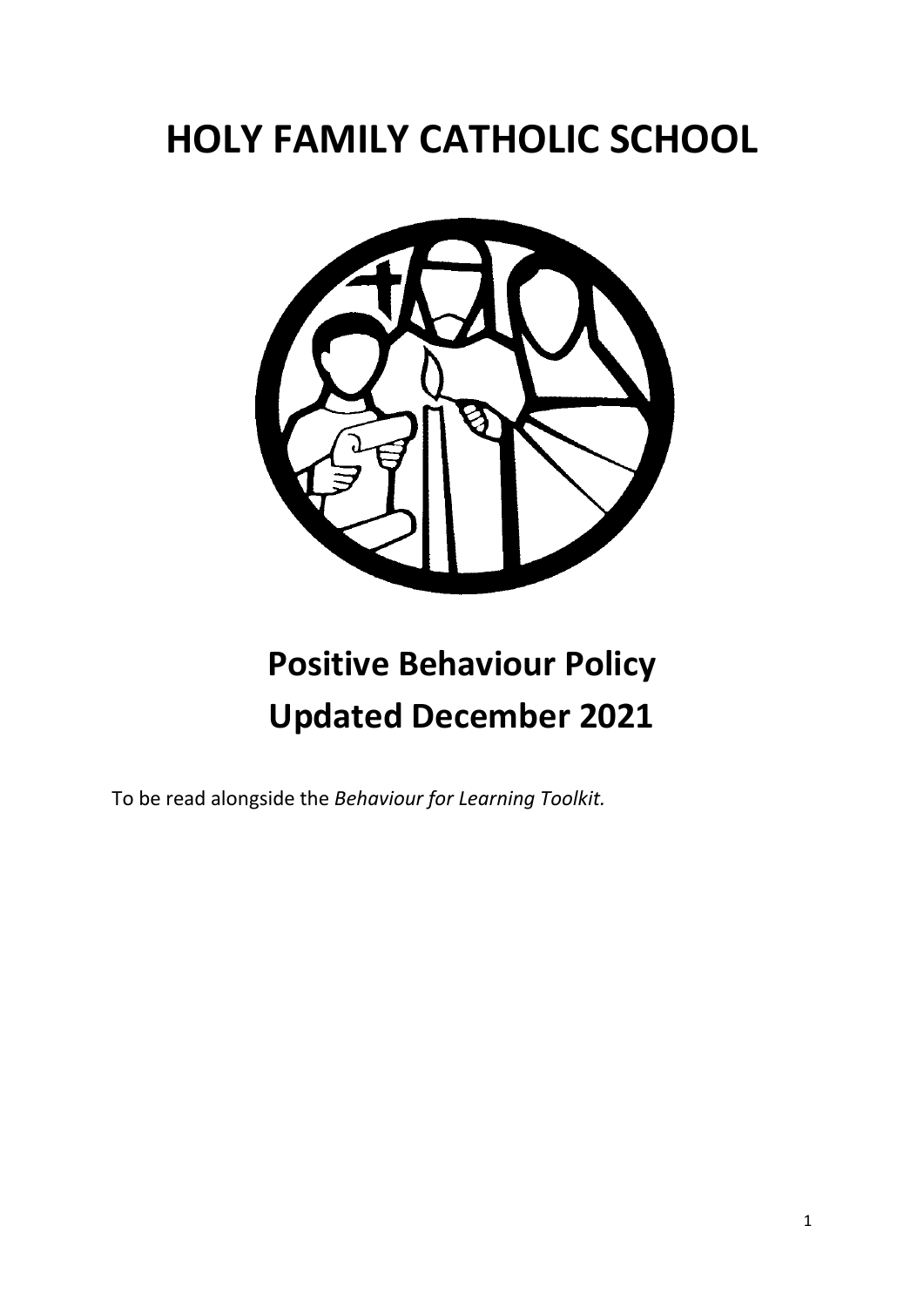| <b>Contents</b>                                                        | Page(s)                 |
|------------------------------------------------------------------------|-------------------------|
| 1. Introduction                                                        | 3                       |
| 2. Aims                                                                | $\overline{\mathbf{3}}$ |
| 3. Teaching Good Behaviour                                             | $3 - 4$                 |
| 4. Rewarding Good Behaviour                                            | 4                       |
| 5. Anti-Bullying                                                       | $4 - 5$                 |
| 6. Behaviour Management - Guidance for Staff                           | $5-7$                   |
| 7. Role of the Form Tutor                                              | 8                       |
| 8. Behaviour Outside School                                            | $8-9$                   |
| 9. Behaviour on Social Media                                           | 9                       |
| <b>10. Student Support Services</b>                                    | 9                       |
| 11. School Rules                                                       | 9 & Appendix 1          |
| 12. Home-School Agreement                                              | 9 & Appendix 2          |
| 13. Sanctions                                                          | $9 - 10$                |
| 13.1 Dealing with Instances of Poor Behaviour                          | 10                      |
| 13.2 Detention                                                         | 11                      |
| 13.3 The 'On-Call' System                                              | 11                      |
| <b>13.4 Community Service</b>                                          | 12                      |
| <b>13.5 Confiscation</b>                                               | 12                      |
| 13.6 Placement 'On Report'                                             | 12                      |
| 13.7 Banning students from school trips or other enrichment activities | $12 - 13$               |
| 13.8 Bethany Room placements                                           | 13                      |
| 13.9 Fixed Term Exclusion                                              | 13                      |
| 13.10 Students close to the threshold of Permanent Exclusion           | 14                      |
| 13.11 Permanent Exclusion                                              | 14                      |
| 14. Use of Reasonable Force                                            | 14-15                   |
| 15. Searching, Screening and Confiscation                              | 15                      |
| 16. Malicious Allegations Made Against Staff                           | 15                      |
| <b>17. Associated Resources</b>                                        | 16                      |
| 17. Monitoring, Evaluating and Reviewing of this Policy                | 16                      |
| Appendix 1 - School Rules                                              |                         |
| Appendix 2 - Home-School Agreement                                     |                         |
| Appendix 3 - Anti-Bullying Statement                                   |                         |
| Appendix 4 - Handling racist, sexist, sexualised, HSB and homophobic   |                         |
| incidents                                                              |                         |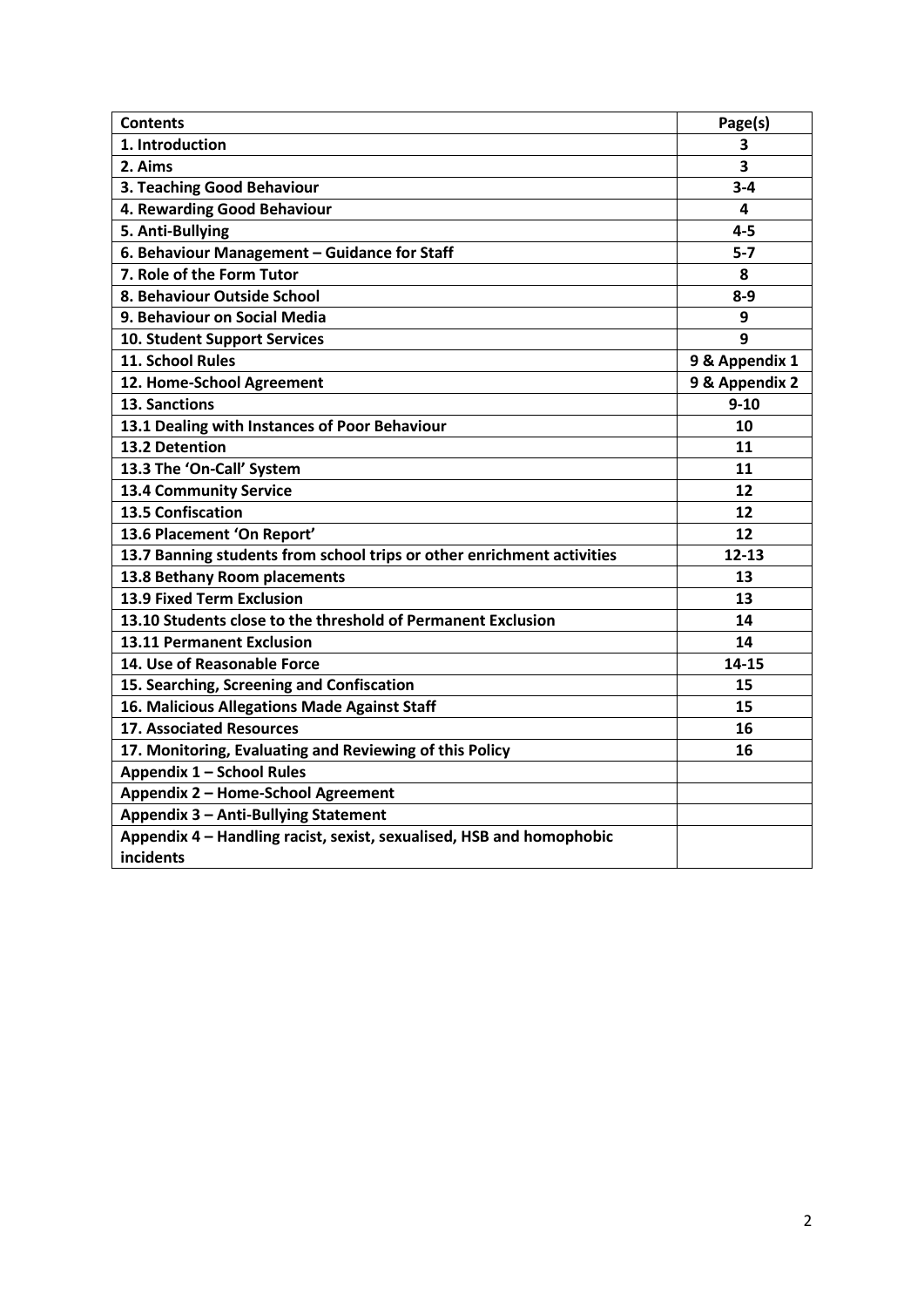## **Our Mission Statement:**

*Holy Family is a Catholic community, embracing the clear Christian values of respect, service and justice.*

*We are a family of many cultures sharing one faith. We exist to educate all young people towards excellence in all dimensions of their lives, recognising the uniqueness of each and the equality of all.*

# **1. Introduction**

The Gospel values of love, forgiveness and justice should permeate everything that we do, especially our relationships with both staff and students. Our values include respect for others, property and the environment; honesty, trust and fairness; tolerance and compassion; and the virtues of self-respect and selfdiscipline.

At Holy Family Catholic School, we want to maintain the positive environment we have in which everyone fulfils their individual potential and develops their self-esteem. We want high quality teaching and learning in lessons, high quality relationships and high quality surroundings. The purpose of this policy is to support the aims of the school (through the 'Holy Family Way' and ASPIRE) and to ensure that the conduct of all members of the school community is consistent with the values the school holds, both in school and the wider community. We welcome and actively seek the support of parents/carers in educating students to behave in a responsible manner. A fundamental requirement for achieving the above is the on-going maintenance of good discipline

within the school. This process is supported by:

- The quality of teaching and the learning
- Courteous relationships between staff and students
- Clarity about what conduct is/is not approved of
- A just system of rewards and sanctions which is effectively adhered to and operated by the whole staff.
- The involvement of students in extra-curricular activities.
- The support of parents/carers

### **2. Aims**

We aim to encourage appropriate and positive behaviour through the acceptance by all adults, students and parents/carers involved in the school of a common responsibility for maintaining good discipline and promoting and implementing the School Rules and Home-School Agreement. The School Rules are the guide for establishing good behaviour in the school. The Home-School Agreement is the basis for the establishment of a three way partnership between student, parent/carer and the school. All students and their parents/carers will be asked to read and sign the Home-School Agreement at the start of each year.

The school recognises its legal duties in respect of the Equality Act (2010) and the application of the policy and procedure outlined in this document are to be applied with due regard to the contents of this legislation.

### **3. 'Teaching' Good Behaviour**

How to behave appropriately needs to be modelled and taught. Punishing students for behaving poorly, when how to behave well hasn't been taught to them is illogical.

All teachers should go through the School Rules with their classes at the start of the year and at regular intervals. This will also be regularly reinforced in assemblies.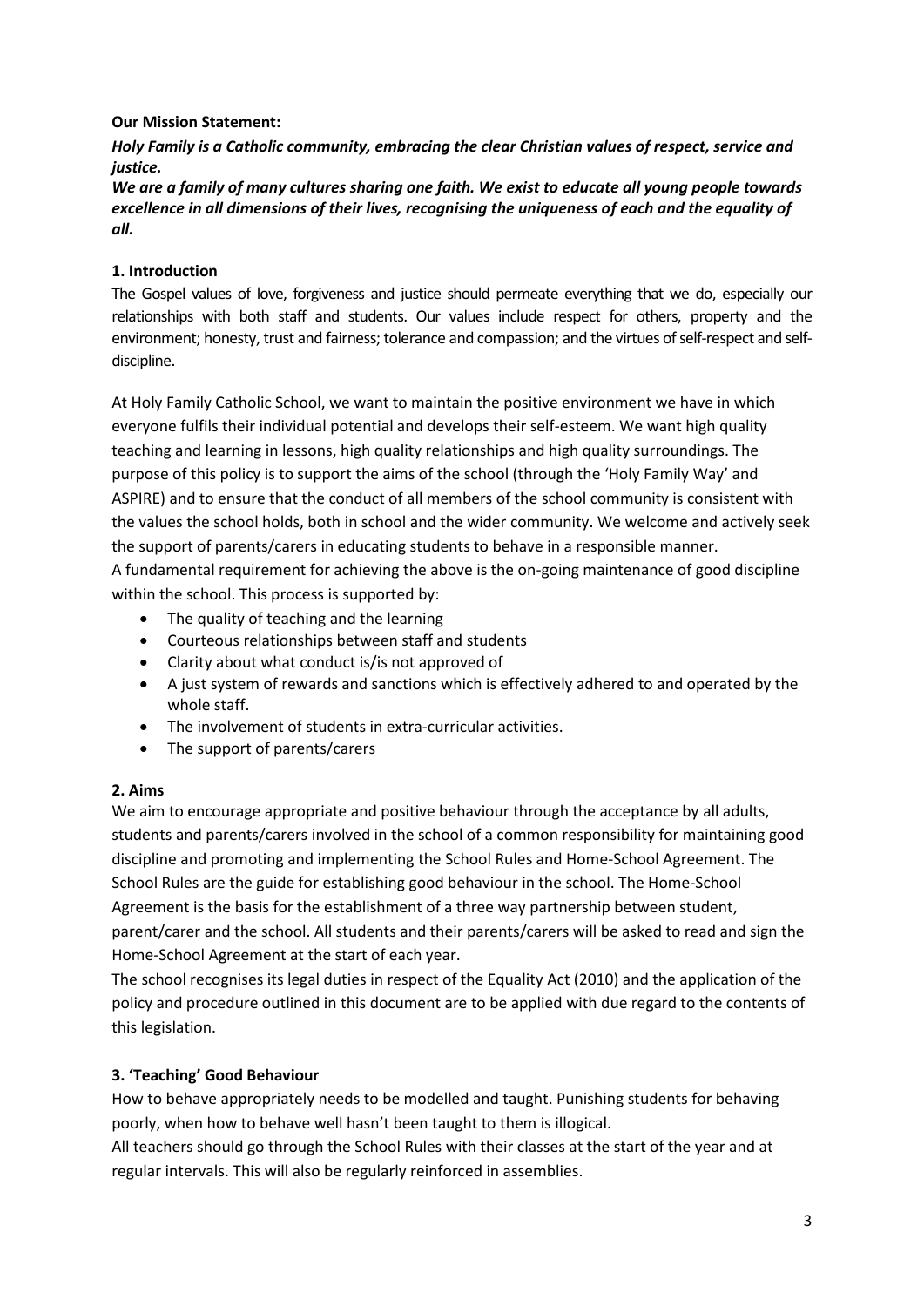Students should be shown:

- Where and how to line up outside your classroom
- How to enter the classroom, move to their seats and stand to wait for the prayer
- How to pray reverently at the start of the lesson
- How to listen to the teacher and to each another
- What acceptable levels of noise are when students are working in pairs or groups
- $\bullet$  How to move from discussion to attentive silence  $-e.g.$  by the teacher counting down from 3 or 5
- How to present work and show them what is acceptable.

These should complement the positive behaviours outlined in section 6.

### **4. Rewarding Good Behaviour**

At Holy Family, we believe that a comprehensive system of recognition and reward for positive behaviour and effort is a pre-requisite for achieving outstanding behaviour.

Rewards can take a variety of forms, including:

- Verbal praise
- Written praise on work
- Acknowledgement at assemblies
- Head Teacher's commendations
- Praise postcards home from individual teachers or departments
- Telephone calls and letters home to parents/carers
- Notes in journals
- Positive referrals
- Departmental awards
- Jack Petchey Award

### **These complement our whole school system of rewards through '***Stars'***.**

### **5. Anti-Bullying (see Appendix 3)**

## **This should be read in conjunction with the 'peer on peer' abuse section of the safeguarding policy.**

Threatening, frightening or hurting another student or member of staff by word, action or gesture is bullying and is strictly forbidden and no matter whether it took place on or off site, will always be dealt with very seriously. Every member of our school community has the right to learn or work in an environment in which they feel safe, valued and unique as a child of God.

Bullying includes:

- The harassment of someone (or causing injury to them) in relation to their race, religion, culture, sexual orientation, gender, special educational needs or disabilities. This includes bullying of an unnamed person or group of people and anyone who is part of the LGBT community
- Cyber-bullying via any form of communication technology either inside or outside school, inappropriate use of social media sites, including spreading rumours, isolating, outing, unwanted adding to group-chats and instigating negative situations
- The taking of or deliberate damage to someone's property
- Demanding money
- Emotional bullying being unfriendly, excluding, teasing, tormenting, blackmailing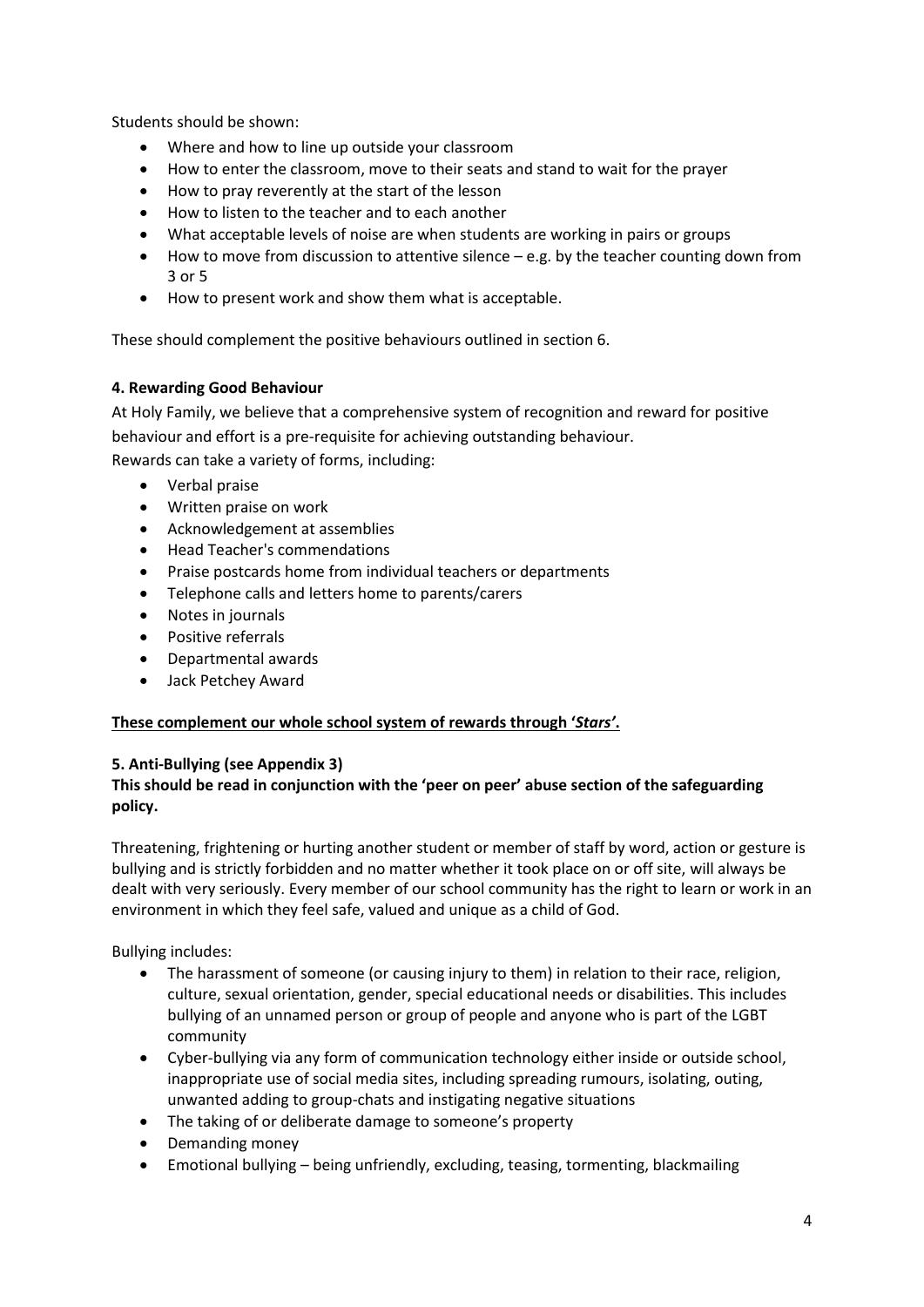• Inappropriate sexual gestures and comments

This list is not exhaustive

Students are actively encouraged to report bullying (whether they are the victim or a witness) to a member of staff or through the *SHARP* system on the school's website.

All instances of bullying are to be recorded on SIMS and in the bullying log on GDrive (through Year Leaders).

If a student discloses to you that they are the victim or have witnessed bullying, share the information with the student's YL, a member of the safeguarding team or SLT.

Bullying can take a great many forms, but some general guidelines for investigating allegations of bullying are:

- Make sure the victim is reassured that what they have said will be investigated fully and inform the child's parent/carer
- Take witness statements from as many others as possible, including the alleged perpetrator(s)
- View CCTV footage if appropriate
- Ask to see messages or other forms of communication (e.g. from social media) if appropriate
- Inform the parent/carer of the perpetrator(s)
- Seek a resolution between the parties
- Administer a suitable sanction
- Make sure that the victim is adequately supported in the aftermath and ensuing days and weeks
- Support the perpetrator in understanding the impact of their bullying and ways to change their behaviour
- Revisit the type of behaviour that is unacceptable in assemblies/in form time

Sanctions applied following the discovery of an incident of bullying will vary depending on the severity and nature of the incident. This will be discussed with the Year Leader and relevant members of SLT. In all cases, support will be put in place for both the bully and the victim.

## **See Appendix 4 for the handling of incidents if a racist, sexist, sexual, sexualised and homophobic nature.**

### **6. Behaviour Management – Guidance for Staff**

**(See the** *Behaviour for Learning Toolkit* **for excellent practical ideas)**

#### **Remember YOU are in charge of YOUR classroom. You will be supported should the need arise.**

This outline of good practice is designed to help all of us. Acceptable standards of behaviour, work and respect depend on the example of us all.

Good order has to be worked for, it does not simply happen:

- Set high standards
- Apply rules firmly and fairly

#### Most important of all:**expect to give and to receive respect.** Everyone at school is here for a purpose: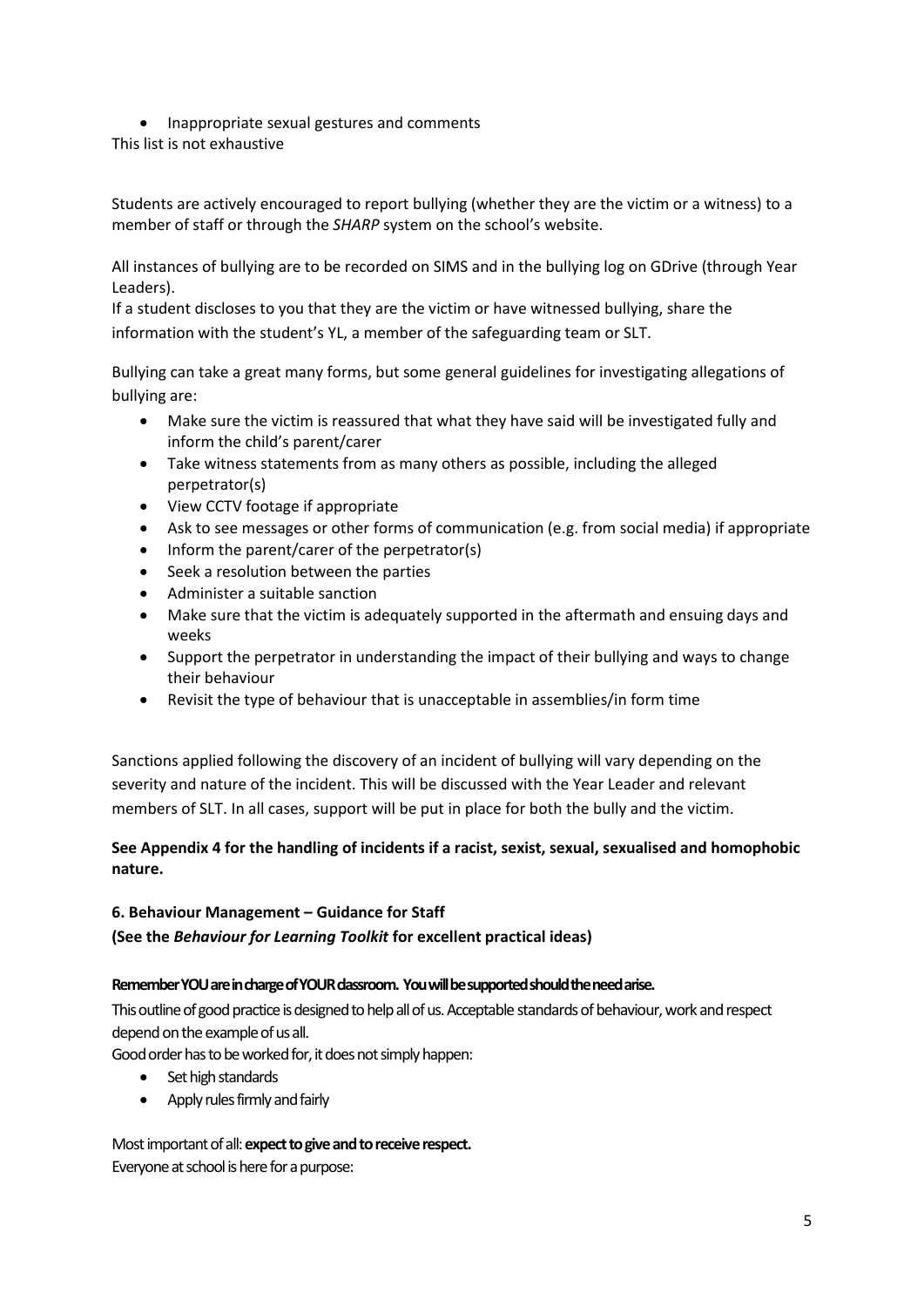- Respect every person
- Treat everyone as an individual

Relationships between everyone and at every level are vital. Take the initiative:

- Greet and be greeted
- Speak and be spoken to
- Smile and relate
- Communicate

'Problems' are normal where children are learning and testing the boundaries.

Our success is tested not by the absence of problems but by the way we deal with them Don't react, address the problem:

- Avoid confrontation
- Listen
- $\bullet$  **Establish the facts**
- Judge only when certain
- Use punishments sparingly

#### **Removal of privilege is the most effective strategy**

#### *Around the school*

All informal contact contributes to standards of behaviour. Control that behaviour by taking the initiative at every opportunity. Expect to:

- Start the dialogue
- **•** Greet students
- Deal with all misbehaviour -to ignore it is to condone it!
- Set high standards of speech, manner and dress
- Enjoy relating to students
- Do your duty at break time and interact with students. Do not ignore obvious infringement of school rules.

#### *In the classroom*

Create and sustain a positive, supportive and secure environment. Well prepared, stimulating lessons generate good behaviour and earn respect (see Teaching and Learning Policy).

Expect to:

- Arrive before the class, greet students at the door and begin on time (site changes permitting!)
- Be prepared for the lesson with a suitably differentiated lesson plan
- Complete the class report book for each lesson in years 7&8
- Keep everyone occupied and interested
- Stretch and challenge all students
- Mark work promptly and constructively
- Set homework regularly to schedule and post it on Google Classroom
- Encourage creative dialogue confidence in discussion is important
- Keep an attractive, clean and tidy room, especially if it's not your classroom!
- Maintain interesting wall displays
- Make sure all chairs are under tables, boards are cleaned and equipment replaced
- If you are a Form Tutor, use the time productively in the morning you set the tone for the day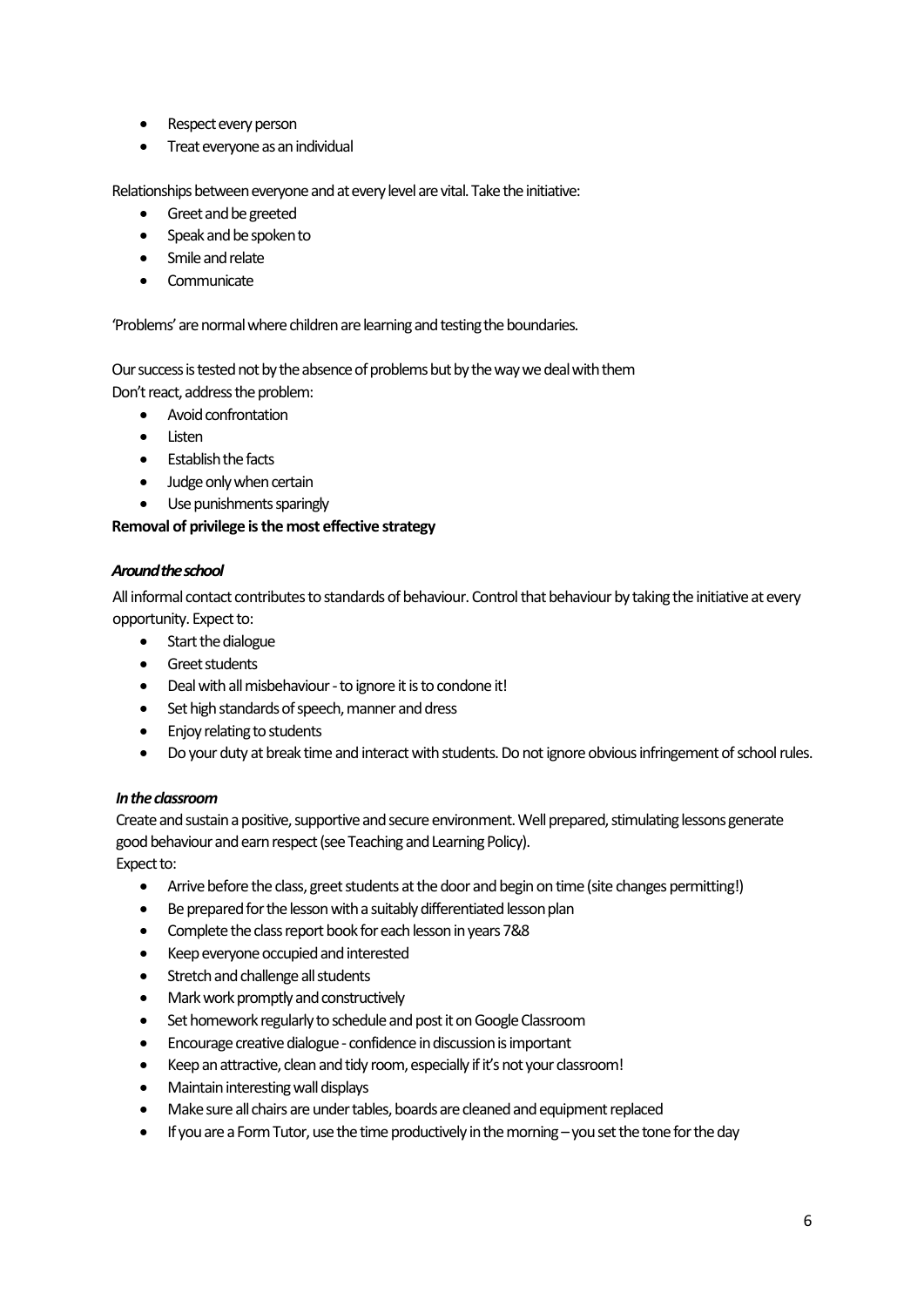### *Do all you can to avoid:*

- Humiliating it breeds resentment
- Shouting it diminishes you
- Over-reacting -the problems will grow
- Blanket punishments the innocent will resent them
- Over-punishments keep your powder dry, never punish what you can't prove
- Sarcasm it damages you!

#### **Never leave students outside rooms**.

The 'problem' needs a solution, not complicating. Seek help if you need it from the 'on-call/reflection time' teacher and do all you can to:

- 1. Keep calm it reduces tensions
- 2. Listen it earns respect
- 3. Use humour it builds bridges
- *4.* Be positive and build relationships
- 5. Know your students as individuals
- 6. Carry out any threats you have to make
- 7. Be consistent
- 8. Apply school rules positively

**Students are not allowed to leave lessons unless they have been given a note by the teacher (e.g. for an errand or if they feel unwell). Students are not to be allowed to go to the toilet during lessons unless they have a medical condition or are clearly in discomfort. Students are not allowed to be let out of lessons for a break in the middle of double lessons.** 

#### **ONE, TWO, THREE RULE**

**1 = Warning by teacher to student**

**2 = Student instructed to move his/her seat**

**3 = Removal by the 'on-call/reflection time' teacher (this will result in a letter to parent/carer, community service, placement in detention, or a more serious consequence)**

#### *'On call/Reflection Time' teacher(see section 7.3)*

The 'on-call/reflection time' teacher should be summoned when your attempts to resolve a problem have met with little or no success (e.g. One, Two, Three Rule). If you need the support of the 'on-call' teacher, complete the relevant form on the school's home page.

The 'on-call' teacher should always be sent for if:

- You feel intimidated
- A student swears at you
- Another student is threatened
- There is a fight
- There is a refusal to comply with your reasonable request

If you have occasion to use the 'on-call' system you should arrange to discuss the incident with the teacher giving support so that you can be involved in determining the appropriate sanction. The office staff will record the incident on SIMS and will send a text message home. The student will be required to complete a reflection sheet as well as a community service task, and/or attend a detention or a more serious punishment may be issued as appropriate. A reflection meeting will be arranged at the end of the school day.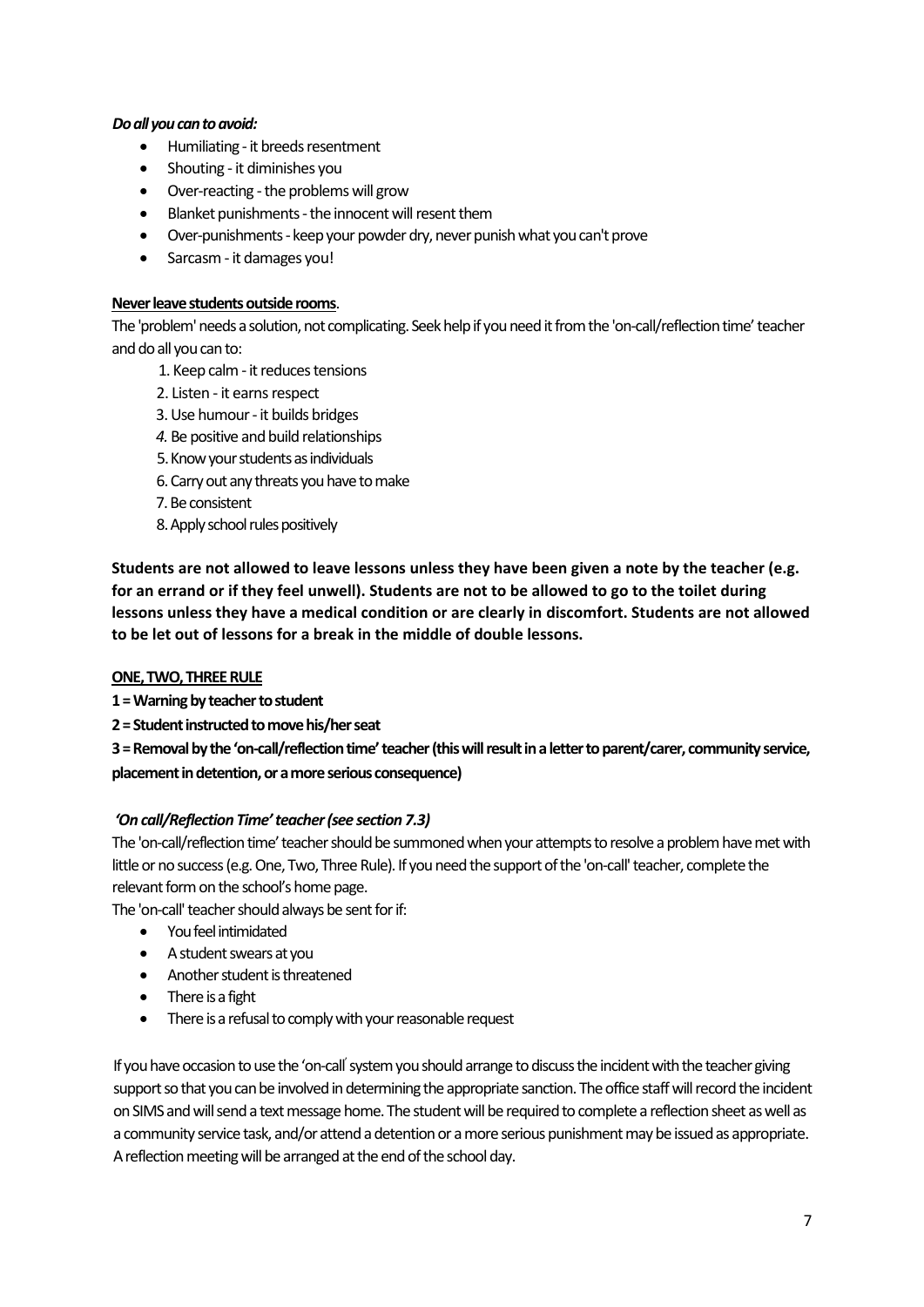## **7. The Role of the Form Tutor**

What should the form tutor do to teach and promote good behaviour and academic achievement?

- Be a good role model, including being punctual
- Promote a calm and productive environment
- Teach routines and structures how to line up, how to pray, how to behave in assemblies and Masses, etc
- Explain what good behaviour outside school entails, including how to behave on the street, at bus stops etc and on school trips
- Check the class report book daily (years 7&8)
- Check journals weekly
- Check uniform and equipment
- Make time to get to know tutees
- Be an advocate for the tutor group and House.
- Make time to go through behaviour issues from the previous day's lessons
- Regularly reinforce the school rules
- Reward students
- Contact parents when there are issues as well as to give praise
- Communicate effectively with the year team.
- Be a pastoral adult, encouraging students to play an active part in school life including House and charity events
- Promote the concept academic excellence
- Look at students' reports and give tutees opportunities to reflect in how they are doing

What should the form tutor do when members of their tutor group have behaved inappropriately?

- Offer support to tutees and take an interest in how they are behaving
- Contact home where there are behavioural issues across subjects
- Put students on report (informing parents and YL)
- Attend meetings with parents, where possible
- Administer sanctions, providing these are not duplicated
- Regularly reinforce expectations, the school rules and home-school agreement

The role of the form tutor in dealing with attendance and punctuality issues:

- Look for patterns in attendance and punctuality, raising concerns with the YL
- Contact home when students have been late twice in a week
- Put students who are persistently late (to school or lessons) on report (informing parents and the YL)
- Assist in clearing students from the playground or line-ups
- Use tutor time to have one to one pastoral meetings with students
- Reward students half termly for excellent attendance and punctuality

#### **8. Behaviour Outside School**

The good reputation of the school is either enhanced or destroyed on a daily basis by the behaviour of hundreds of our students on their way to and from school. The expectations of our students outside school are contained in the school rules.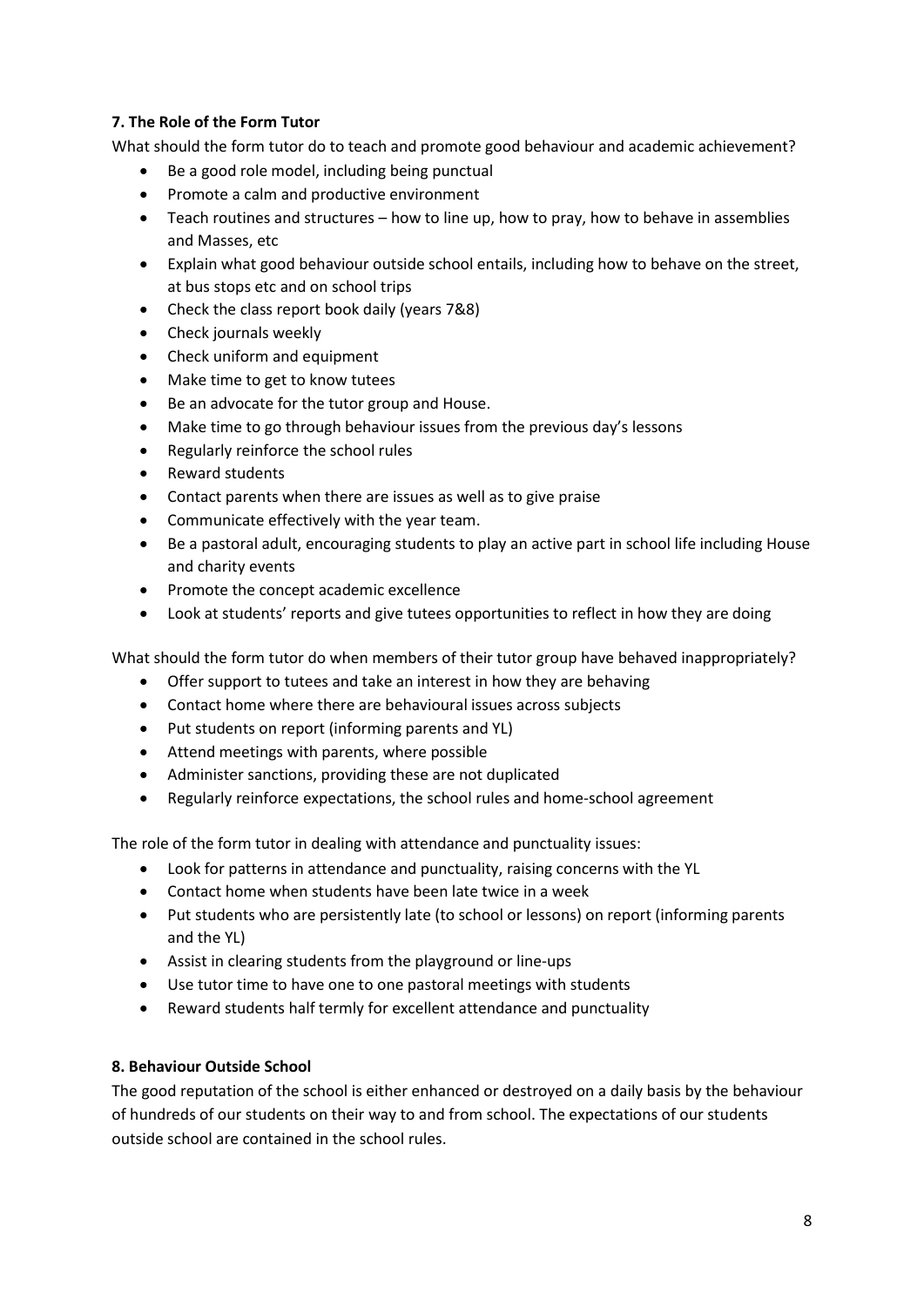Sanctions will be administered to students who behave poorly in the wider community whilst wearing our uniform. In other circumstances where the well-being of others or the smooth running of the school is in jeopardy, (e.g. where incidents have occurred at the weekend or in school holidays or on social media) sanctions may also be applied.

## **9. Behaviour on** *Social Media*

Students under the age of 13 are not permitted, by law, to use social networking sites. Students are expected to be courteous to one another in all forms of communication, including when using any kind of electronic forum. Where any form of inappropriate material is posted or shared, the Police will be informed as appropriate and sanctions will be applied. *Cyber bullying* will be dealt with in the same way as any other bullying.

## **10. Student Support Services**

Students are supported in learning to:

- Behave well;
- To reflect on how poor behaviour affects learning and others in the school community;
- Improve their behaviour.

Alongside the pastoral roles performed by the Year teams and the Bethany Room staff, at Holy Family we have a team dedicated to the safeguarding and welfare of all students. Their roles cover many aspects of the well-being of students and offer specialised support in terms of dealing with attendance, emotional and mental well-being and mentoring. They support the work of the Year Leaders and SLT in breaking down barriers to learning, working with families and dealing with outside agencies, including CAMHS, Social Services and 'Early Help'. Students are referred to this team through the Year Leader or are able to self-refer.

The LBWF BACME team are also able to offer support to the school.

# **11. School Rules (see Appendix 1)**

These are in place to help students understand the consequences of their actions and those of others. At all times we will show consideration, tolerance, respect & understanding for all members of our community, for our resources and for our environment. Staff should regularly reinforce the School Rules.

It is not possible to list in detail all the specific behaviours which are not acceptable in school. The overriding principle is that all members of the school should take responsibility for their behaviour in and around school, behave constructively and co-operatively and be aware of the rights and needs of others.

# **12. Home-School Agreement (see Appendix 2)**

This is to be signed by the student at the start of each academic year (this is contained in the student journal). By sending their children to Holy Family, parents/carers are automatically expected to abide by this agreement. Form tutors are to go through the agreement with their tutees and to check that it has been signed.

### **13. Sanctions**

Sanctions are necessary for students who behave inappropriately and/or choose not to follow the School Rules. At Holy Family, we accept that it is our responsibility to support those students so that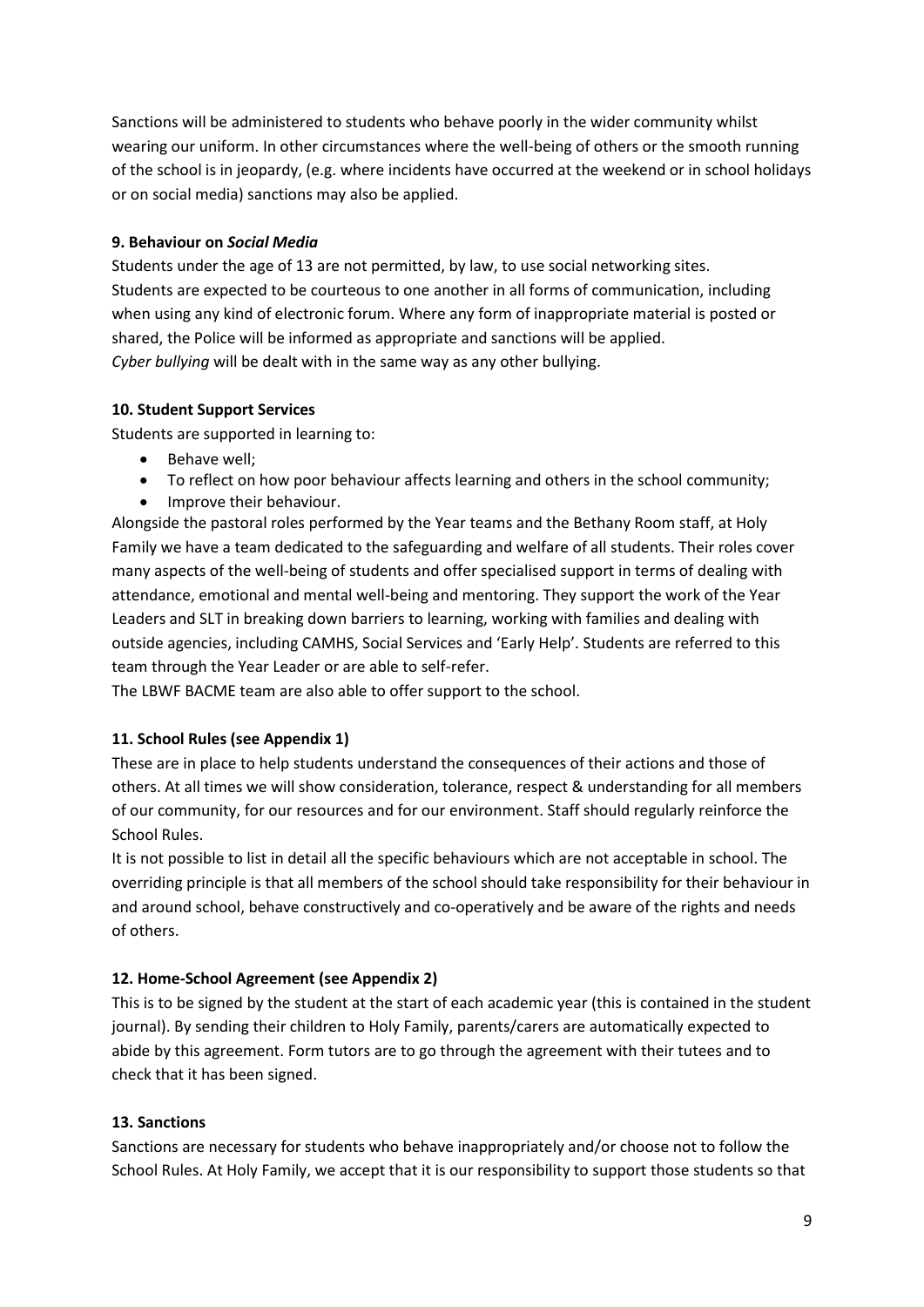they can make better behavioural choices in the future. As such, all adults and students are expected to use the opportunities provided within the sanctions system to look to resolve the issues that have led to the inappropriate behaviour.

As much as there is an onus on students to be responsible for their behaviour, the school also expects all adults to maintain a professional approach in managing their own behaviour and in modelling expected behaviours when intervening and interacting with students.

Sanctions are more likely to promote positive behaviour and regular attendance if students see them being applied fairly and consistently.

Adults are further expected to:

- Use sanctions in a calm and controlled manner
- Encourage students to reflect on the effects of misbehaviour on others in the school community.

Sanctions for breaches of the school rules are:

- A short detention at break, lunch or after school
- A long detention after school (one or two hours)
- Picking up litter or other 'community service'
- Removal from a lesson or series of lessons
- Phone call/letter/email to parent/carer
- Meeting with parent/carer
- Being placed on 'report'
- Confiscation of inappropriate items
- Isolation from other students during lessons, at break or lunchtime
- Placement in the Bethany Room
- Fixed term exclusion
- Permanent exclusion

**This is not an exhaustive list. Other suitable sanctions may be given in particular circumstances.**

### **13.1 Dealing with Instances of Poor Behaviour**

**Where there may be a safeguarding issue, the Designated Safeguarding Lead or a member of the Safeguarding team must be informed immediately. In the event that members of this team is unavailable, it must be reported to a member of SLT. The general rule is: If you are unsure, report it.** 

Poor behaviour must be recorded on SIMS by the member of staff involved.

Incident statements should be completed by students independently after a serious incident. This will usually be the responsibility of the on-call teacher, YL, Safeguarding team or SLT.

Incidents involving racist, sexist or homophobic bullying must be recorded in the log kept by the Safeguarding team as well as on SIMS.

# **It is the intention that the majority of behaviour issues arising in lessons are dealt with by subject teachers and their departments. More serious issues (including those occurring across a number of subjects or outside lessons) are dealt with by the Year team and SLT.**

Contacting parents/carers: The Form tutor, YL and/or CL, dependent on the issue, should always be informed when parents are contacted regarding poor behaviour or work. Bringing parents into disciplinary matters is certainly desirable in serious cases and often brings about a better understanding of the problem.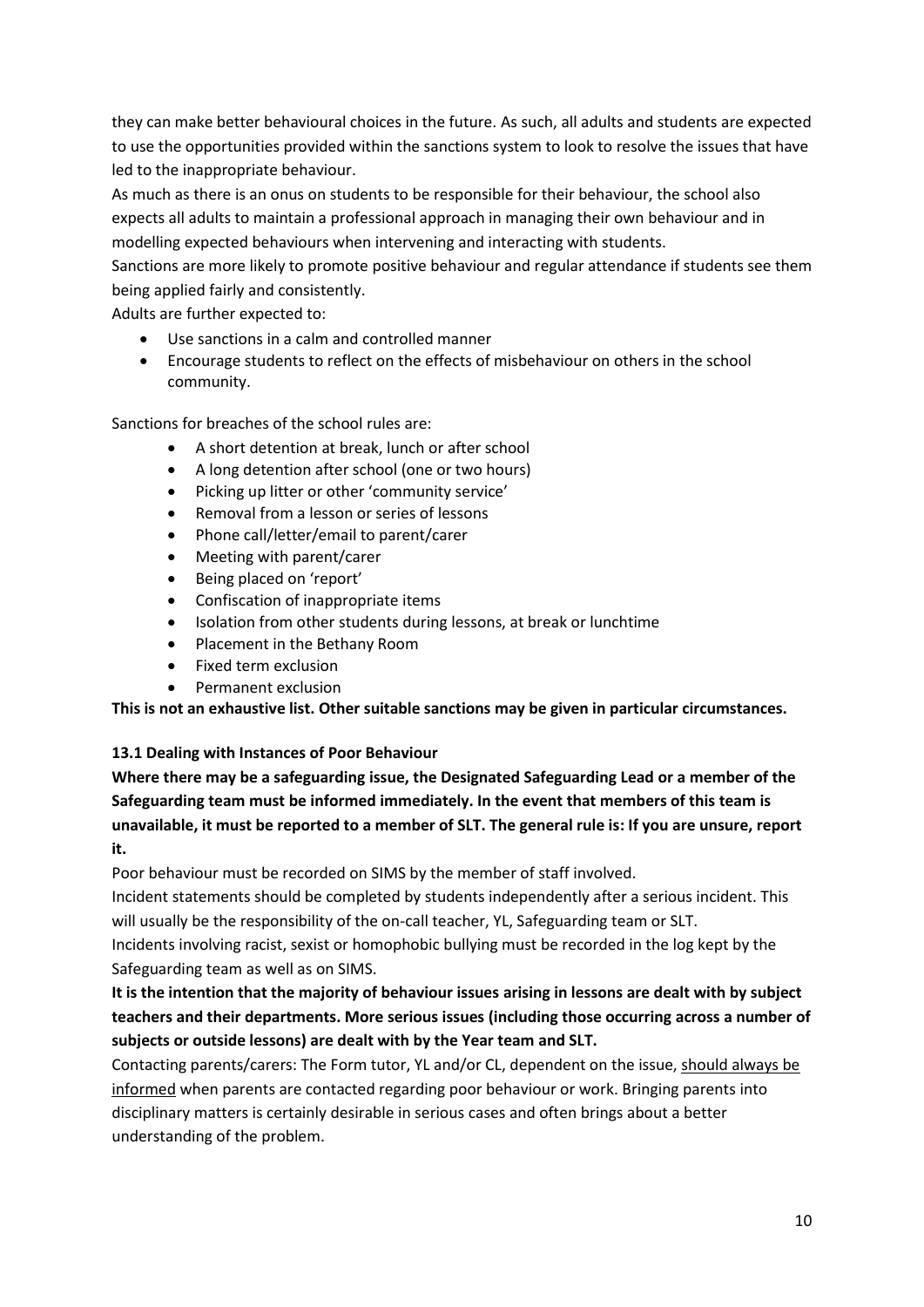## **13.2 Detention**

Any member of staff may give a detention in which students are set extra work/made to reflect on poor behaviour/lack of application etc.

Detentions in which a whole class is detained because of generally bad behaviour should be avoided whenever possible. They inevitably punish many students who are not guilty and this causes resentment.

Although we are not required to do so, we will always attempt to inform parents in advance of any detention after school of more than 10 minutes. Detentions may be set by any member of staff for reasons too numerous to list here. **Staff should make sure that the details of the detention and reasons are recorded in the student's journal.** School office staff will send a text to parents on request.

The '**Whole School Detention'** system is designed to support staff where a follow-up sanction is required after their own sanctions have either not served the desired purpose or a student has failed to comply with that initial sanction. The WSD system is staffed according to departments on Mondays-Thursdays and by pastoral teams and senior staff on Fridays where the detention may be for one or two hours. AHTs for behaviour monitor the WSD and set tasks that are to be completed during these times. Homework is not to be completed during these detentions.

Where a student is to be placed in the WSD, the member of staff must complete the WSD register on the school's home page well over 24 in advance of the detention date. The office staff will send a text message to parents/carers at approximately 2pm the day before the detention.

Note that:

- Lateness to school will automatically trigger a lunchtime detention (approximately 25 minutes) on the same day. These will be supervised according to the duty rota.
- Failure to attend any short detention will trigger a further, longer detention after school (whole school detention). Failure to attend a two hour detention on a Friday will trigger a Bethany Room placement.
- Students who miss a detention due to absence from school will be required to serve the detention at the next opportunity.
- Removal from a lesson by the 'on call/reflection time' teacher may trigger a detention, unless the seriousness of the incident has required a more severe sanction.

# **13.3 The 'On Call/Reflection Time' System**

Students making teaching impossible for the teacher and learning impossible for other students must be removed from the lesson. In this case, the teacher should complete the relevant form on the school's home page. The same applies in the first instance of a direct challenge to the teacher, or dangerous conduct.

A text message will automatically be sent to the parent/carer of a student who has been removed from a lesson. CLs and YLs will be informed of all on-calls.

The student will be required to complete the reflection time form and a reconciliation meeting may be arranged if appropriate by the YL or member of SLT between the student and the teacher before the student returns to that lesson. The student will be required to complete a community service task and/or a detention after school.

Repeated on-calls will result in further sanctions.

# **(The** *Standard Operating Procedure* **for on-call/reflection time teachers can be found in the Staff Handbook)**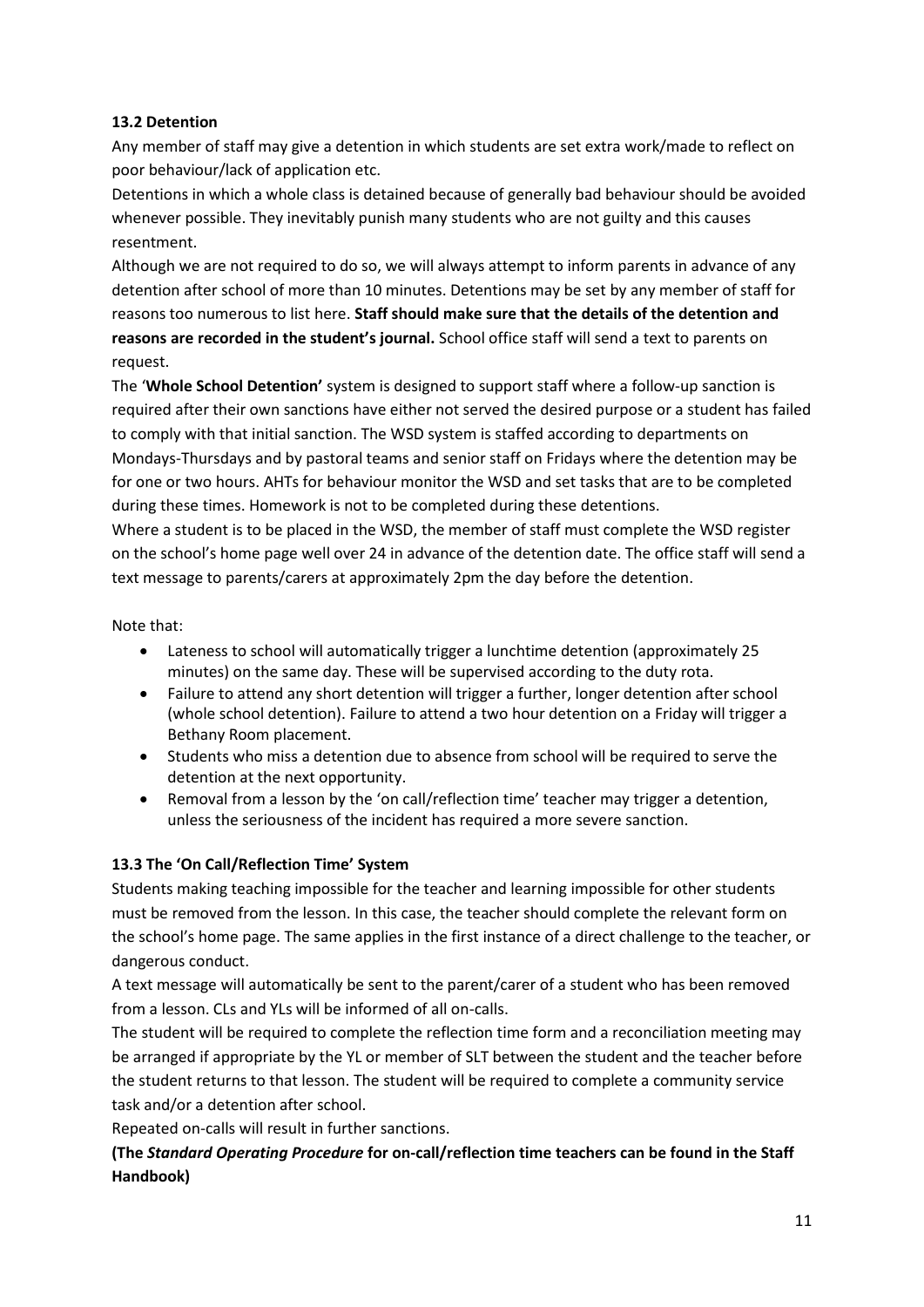## **13.4 Community Service**

Sanctions in the form of 'community service' are an alternative and often complement to traditional punishments.

Community service may take many forms, including:

- Picking up litter (with appropriate equipment)
- Tidving
- Assisting staff
- Making reparation in the local community
- Other appropriate forms of community service that may fit nicely with the initial misdemeanour

### **13.5 Confiscation**

#### (See DfE publication *Searching, Screening and Confiscation* updated 2018)

All items that are forbidden in school will be confiscated. Other items that cause disruption or inappropriate behaviour will also be confiscated, as will inappropriate coats, hats, scarves, jewellery etc. **Only plain black or the official Holy Family hats and scarves** are permissible (see uniform list on the school's website).

Note that once confiscated:

- Offensive weapons, illegal substances, tobacco and alcohol products will not be returned and will be given to the Police.
- Mobile phones will be retained for two weeks and will be returned to a parent/carer.
- Food and drink that has been opened will be disposed of.
- Other items will be returned to the student within a reasonable timescale.

**Note that the school is not responsible for items that have been confiscated.**

### **13.6 Placement 'On Report'**

To monitor a student's behaviour or learning, he/she may be placed 'on report' in which specific targets will be set. Parents/Carers should always be informed that their child has been placed on report.

It is the student's responsibility to get their report signed at the end of each lesson, to show it to the relevant person at the end of the school day and to get it signed each evening by their parent/carer. Tiers of report for behaviour are:

- Green report to the student's form tutor
- Amber report to the Year Leader
- $\bullet$  Red report to a member of SLT
- A student may also be placed on report in a particular subject.

Where there are concerns regarding academic progress only, the student may be placed on Blue report.

Failure to adhere to the conditions of a report will result in further sanctions.

### **13.7 Banning students from school trips or other enrichment activities**

Certain misdemeanours may warrant a student being banned from school trips or any other activity or event that is not an essential part of the curriculum for a set period of time. Should the school trip or sports event be an essential part of the curriculum, an alternative means of fulfilling the relevant curriculum requirements will be offered by the school. Such misdemeanours include serious cases of poor behaviour/disruption as well as breaches of school rules. Where such a ban occurs after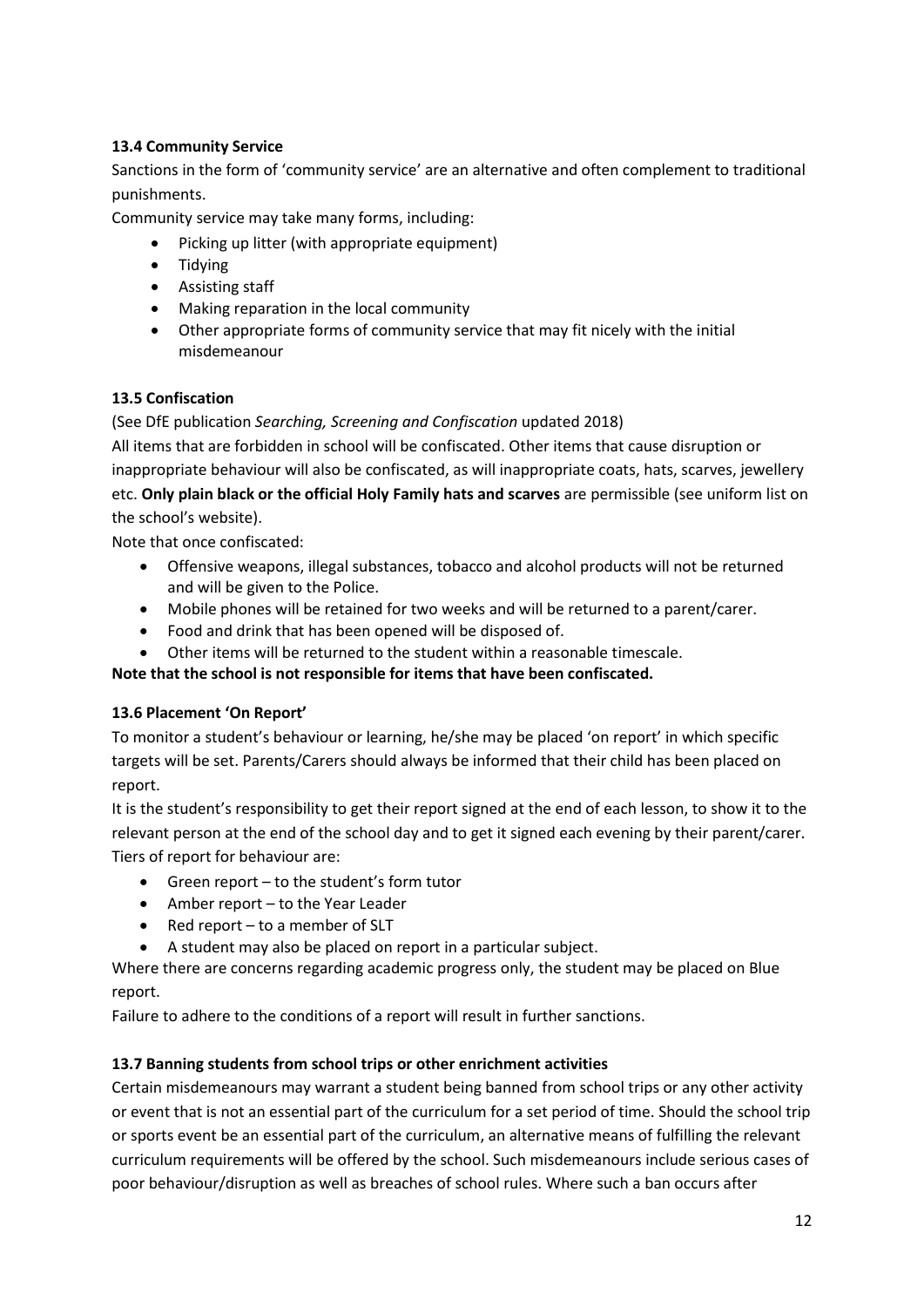deposits for trips have been made and the school has incurred unrecoverable expenses, the school reserves the right not to reimburse parents/carers.

## **13.8 Bethany Room placements**

Students may be placed in the Bethany Room for a multitude of reasons, including, but not exclusively:

- For breaches of the school rules below the threshold necessitating a fixed term exclusion
- Before or after a fixed term exclusion
- Breaches of the rules of being 'on report'
- Failure to attend a Year Leader (Friday) detention
- To catch up with work
- For a student's own safety

Also note that:

- Students must follow the rules of the Bethany Room, as instructed by the Bethany Room staff. Failure to do so will result in fixed term exclusion.
- Students will be provided with work to complete during their Bethany Room placement.
- Students will only be allowed to return to lessons following a positive report from the Bethany Room manager and a successful reintegration meeting between the parent/carer and a senior member of staff. If either of these conditions is not met, the placement in the Bethany Room will be extended.

### **13.9 Fixed Term Exclusion**

When other sanctions have been exhausted or when the offence is very serious, it may be necessary for the student to be excluded from school by the Head Teacher. This involves the student being excluded from school for a specified number of days. The student may return to school following a reintegration meeting, only when assurances of better behaviour are forthcoming from the student and the parents/carers have agreed to do all they can to ensure that the student conforms to school regulations. Work is set for the student during the period of exclusion. On return, the student will be offered support to help him/her thrive within the school community.

As a school we believe that the most important right is to be and feel safe at all times. Behaviour likely to undermine the safety of others is consequently regarded as a serious breach of discipline.

The following offences are deemed to be totally unacceptable by the school and warrant an automatic sanction, normally exclusion for a fixed period of time:

- Bullying of any kind
- Sexual misconduct, including on social media
- Swearing at a member of staff
- Threatening behaviour
- Violence towards another student
- Deliberate damage to property
- Theft
- Actions that put the health and safety of any other member of the school community at risk
- Repeated disruption to teaching and learning
- Repeated refusal to comply with reasonable instructions, thus challenging and undermining the authority of staff
- Poor behaviour outside school, including on social media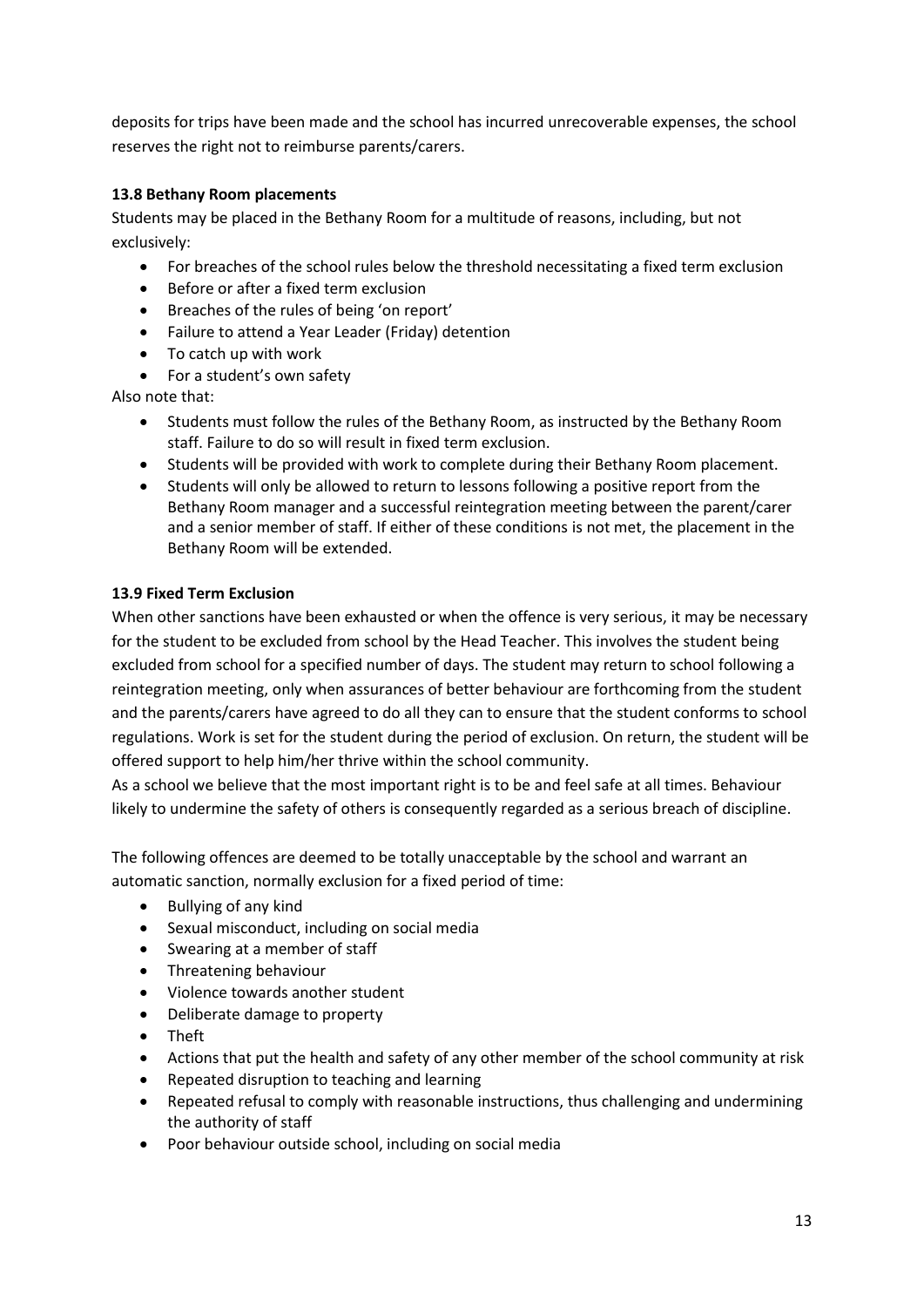#### **13.10 Students close to the threshold of Permanent Exclusion**

Where a student has repeatedly breached the School Rules over a sustained period, strategies will be put into place to make clear to the student and his/her parents/carers that permanent exclusion is likely to be the next sanction if the child's behaviour does not improve.

This will include a meeting of the parent/carer and child with the Governors' Disciplinary panel to review the child's behaviour record. A *managed move* to another school may also be considered, either through the school's links with other local schools or through the LA's *Fair Access Panel.*

#### **13.11 Permanent Exclusion**

This is the most serious sanction that a school can administer. Following a permanent exclusion, a panel of governors meet to decide whether to uphold the Head Teacher's decision to exclude or to reinstate the student. The parents and the excluded student may attend this meeting. The parents have a further right to appeal to an independent panel. The LA has responsibility to find an alternative school for the student if they are of compulsory school age.

#### **Examples of actions that could normally lead to Permanent Exclusion:**

- Possession of an item that could be used as an offensive weapon, such as a knife
- Persistent bullying including emotional, physical, racial, sexual, bullying based on sexual orientation and gender identity, face to face or online
- Actual or threatened violence against a member of staff
- Serious actual or threatened violence against another student
- Sexual abuse or harassment
- Posting offensive material on a website/social media/text message/email (towards staff or students)
- Dealing illegal substances
- Second offence of possession of illegal substances
- Persistent violence towards students
- Actions that put the health and safety of any other member of the school community at serious risk
- Persistent and malicious disruptive behaviour, including open defiance or refusal to follow school rules
- Repeated breaches of the school Behaviour Policy (which is likely to be after the student has been on a Pastoral Support Plan (PSP) and there has been no improvement).

This is not an exhaustive list. The Headteacher may decide to permanently exclude a student as a result of other very serious one-off offences or very poor behaviour over a period of time. The Police will always be informed where appropriate.

### **14. Use of Reasonable Force**

The government publication: *Behaviour and Discipline in Schools (January 2016),* states:

*"Members of staff have the power to use reasonable force to prevent pupils committing an offence, injuring themselves or others, or damaging property, and to maintain good order and discipline in the classroom.*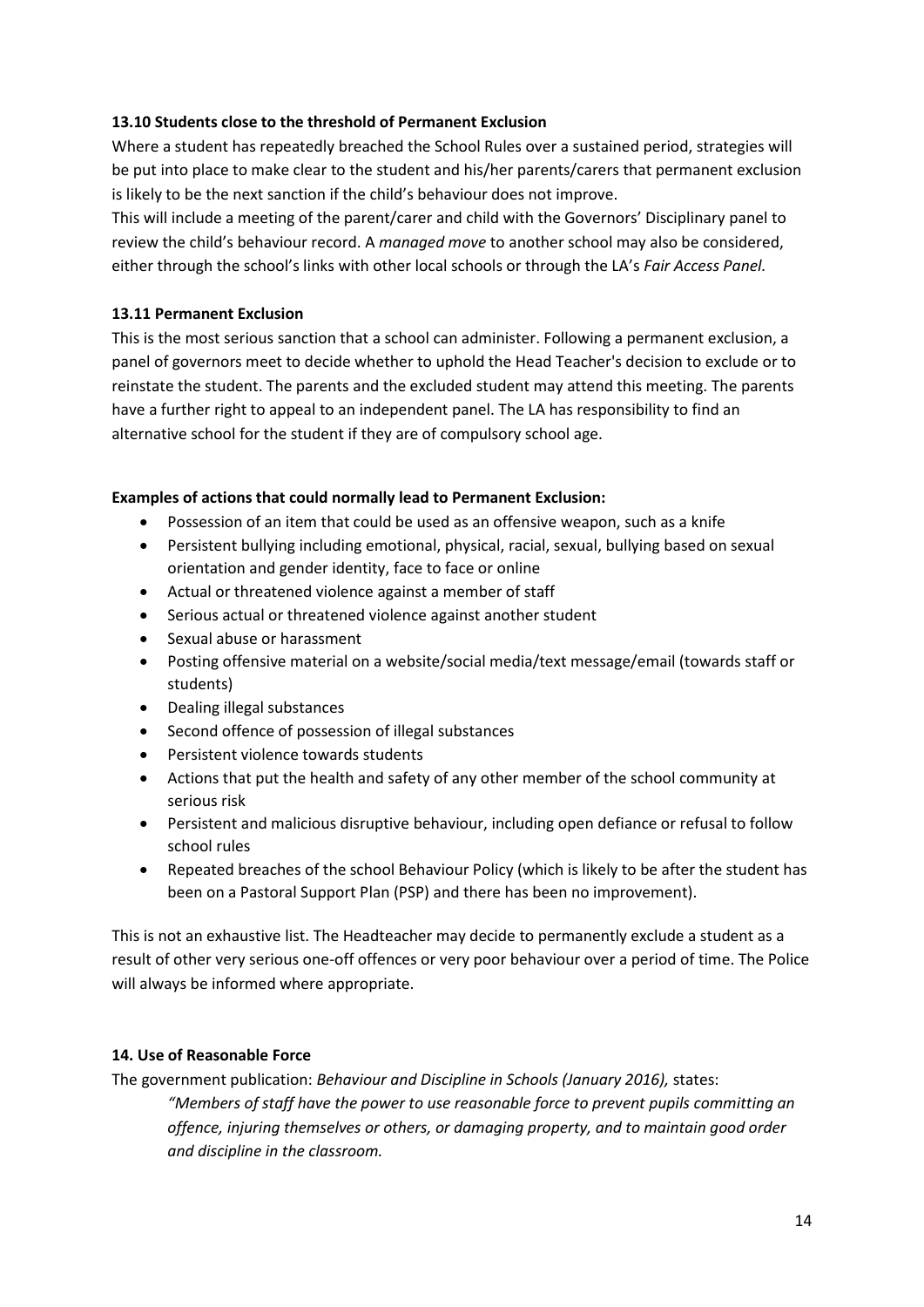*Head teachers and authorised school staff may also use such force as is reasonable given the circumstances when conducting a search without consent for knives or weapons, alcohol, illegal drugs, stolen items, tobacco and cigarette papers, fireworks, pornographic images or articles that have been or could be used to commit an offence or cause harm. Schools can also identify additional items in their school rules which may be searched for without consent. Force cannot be used to search for these items. Separate advice is available in 'Use of Reasonable Force – advice for school leaders, staff and governing bodies'."*

# **15. Searching, Screening and Confiscation** (See the DfE publication: *Searching Screening and Confiscation 2018*)

Students may be screened from time-to-time through knife arches, in conjunction with the Police.

A search without the consent of the student may be carried out for any of the following:

- Knives or weapons, alcohol, illegal drugs and stolen items
- Tobacco and cigarette papers, fireworks and pornographic images
- Any article that the member of staff reasonably suspects has been, or is likely to be, used to commit an offence, or to cause personal injury to, or damage to property
- Any item banned by the school rules

A search for any other item may be undertaken with the student's consent.

Any search should usually be undertaken by a Year Leader, a member of the Safeguarding team or a member of SLT. The member of staff conducting the search should be the same sex as the student being searched and in the presence of another member of staff as a witness, who should also be of the same sex. In an extreme case, a search may be undertaken by a member of staff who is not the same sex as the student and without a witness if it is believed that not conducting the search immediately would risk serious harm to an individual and it is not possible to summon a witness.

If a member of staff believes a student to be in possession of a prohibited item, they should consult a senior member of staff as soon as possible.

Prohibited items will be confiscated and dealt with in accordance with the law.

#### **16. Malicious Allegations Made Against Staff**

Allegations made by students against a member of staff will always be investigated thoroughly in line with our safeguarding policy and code of conduct.

Where a student has been found to have made a malicious allegation against a member of staff, the student will be subject to serious sanctions, up to and including permanent exclusion from the school and the involvement of the Police.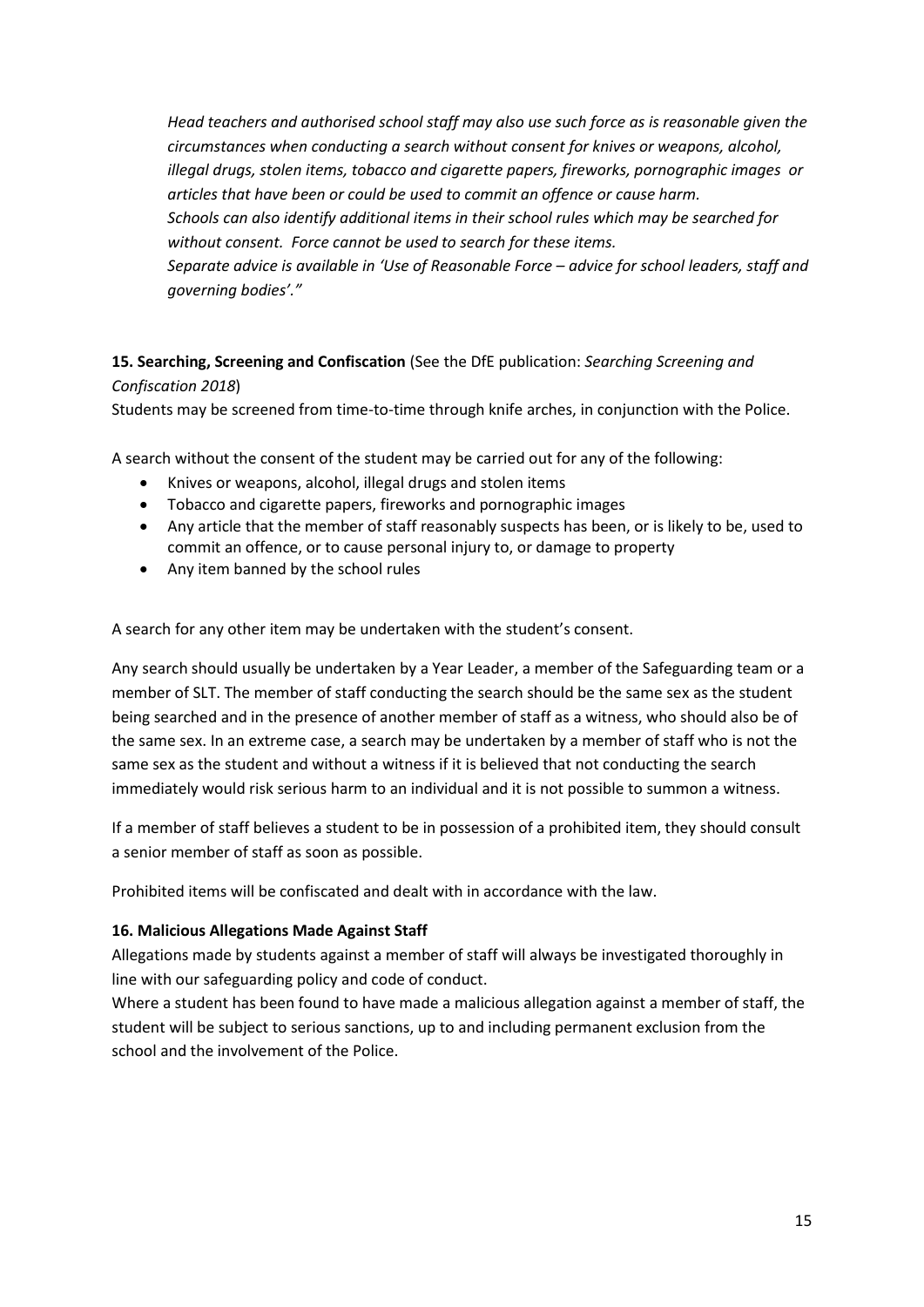### **17. Associated Resources**

### **Additional guidance may be found in the following publications:**

https://www.gov.uk/government/publications/use-of-reasonable-force-in-schools https://www.gov.uk/government/publications/searching-screening-and-confiscation (2018) <https://www.gov.uk/government/publications/school-exclusion> (2017) <https://www.gov.uk/government/publications/keeping-children-safe-in-education> https://www.gov.uk/government/publications/send-code-of-practice

#### **18. Monitoring, Evaluating and Reviewing of this Policy**

This policy will be monitored and reviewed regularly by SLT and the Governing Body.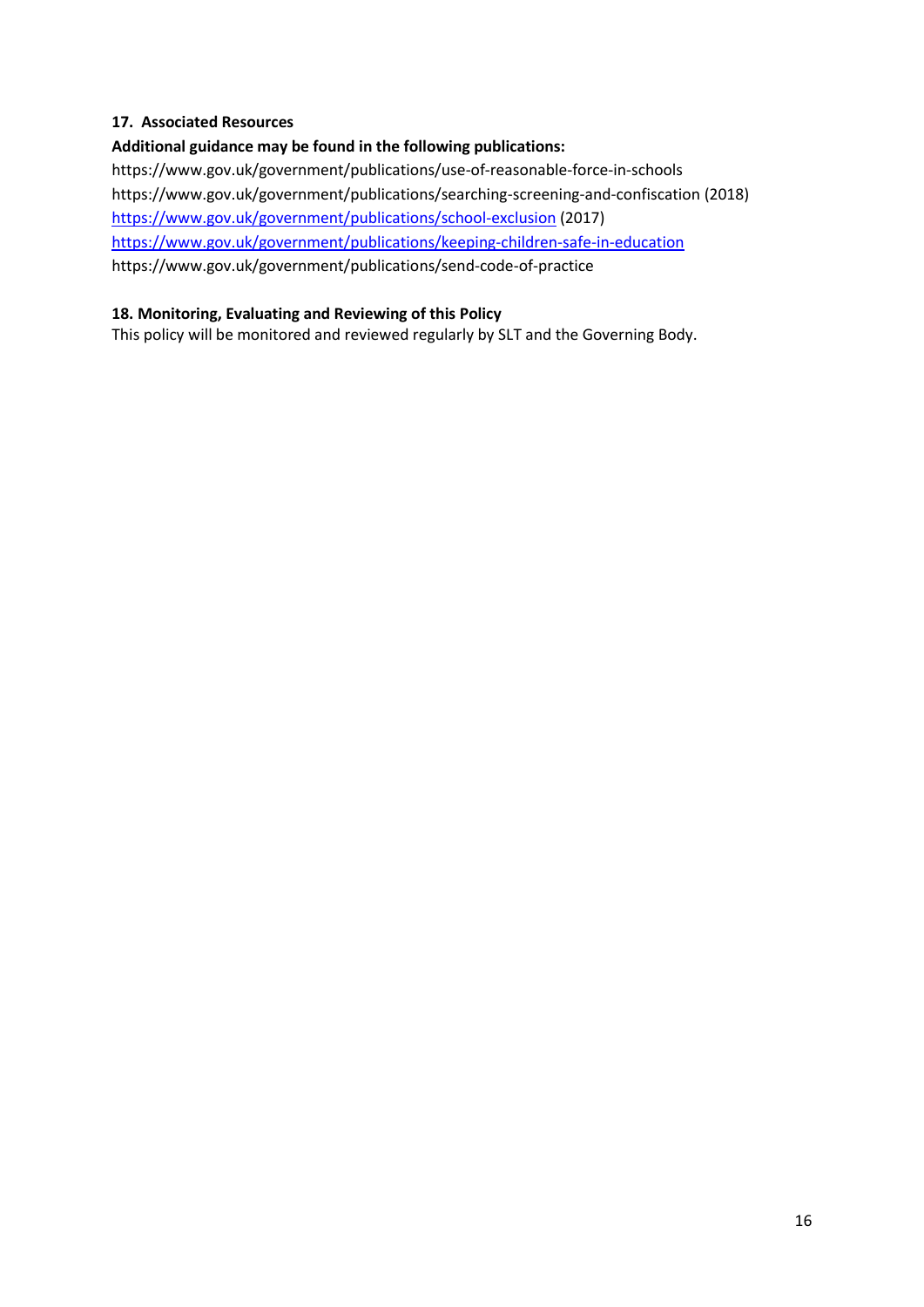# **Appendix 1 - Our School Rules**

(Contained in the student journal)

Our Mission Statement permeates all we do at Holy Family:

*'The Holy Family Catholic School is a Catholic community embracing the clear Christian values of respect, service and justice. We are a family of many cultures sharing one faith. We exist to educate young people*  towards excellence in all dimensions of their lives, recognizing the uniqueness of each and the equality of all.'

Good behaviour is an essential part of effective teaching and learning. Every student and every member of staff has the right to enjoy being at Holy Family; this can only be achieved in an atmosphere of respect and where students behave well. Poor behaviour disrupts learning; makes staff and students feel unsafe; is detrimental to the school community and damages the school's reputation. Poor behaviour will not be tolerated in school, on the way to or from school or on social media where it impacts on the school community.

The most important rule for all of us in school is: **Treat everyone with respect at all times.**

1. Students must always treat each other, staff and all visitors to the school with respect and courtesy. Staff should be addressed either by their name or by their title 'Miss/Sir'. Students are expected to stand in silence when a member of staff or a visitor enters a room. Swearing is strictly forbidden.

2. Students must show the utmost respect for the prayer life of our school and in particular behave in an appropriate manner during Masses, assemblies, prayers during lessons and any other religious event.

3. Outside school, all students must:

- Always remember that the reputation of Holy Family Catholic School depends on the students and the way they behave
- Be aware of members of the public, particularly elderly people or those with young children
- Go straight home at the end of the school day (unless attending a study club or other extracurricular activity), avoiding Walthamstow Central unless it is an essential part of their journey
- When leaving school after an extra-curricular activity, students must do so quietly
- Behave well at bus stops/train stations and on public transport. This includes never shouting, screaming or swearing; queuing sensibly, never pushing and offering seats to those who may need it

If a student is approached or threatened by anyone in the street, he/she should return to school (if close enough) or into the nearest shop and ask for help. Parents/carers should report any such incidents to the police and to the school.

**Note also that students in Years 7-11 are not allowed into any fast food restaurants after school.**

**Students are also prohibited from being present in the Walthamstow shopping mall or any fast food outlet while wearing school uniform. If a student needs to purchase anything from the mall, they must first go home to get changed. Security staff at the mall are aware of this rule and will escort anyone in breach of this off the premises.**

4. All students are expected to arrive by 8.30am and will be marked late after 8.40am. Detentions will be set for lateness.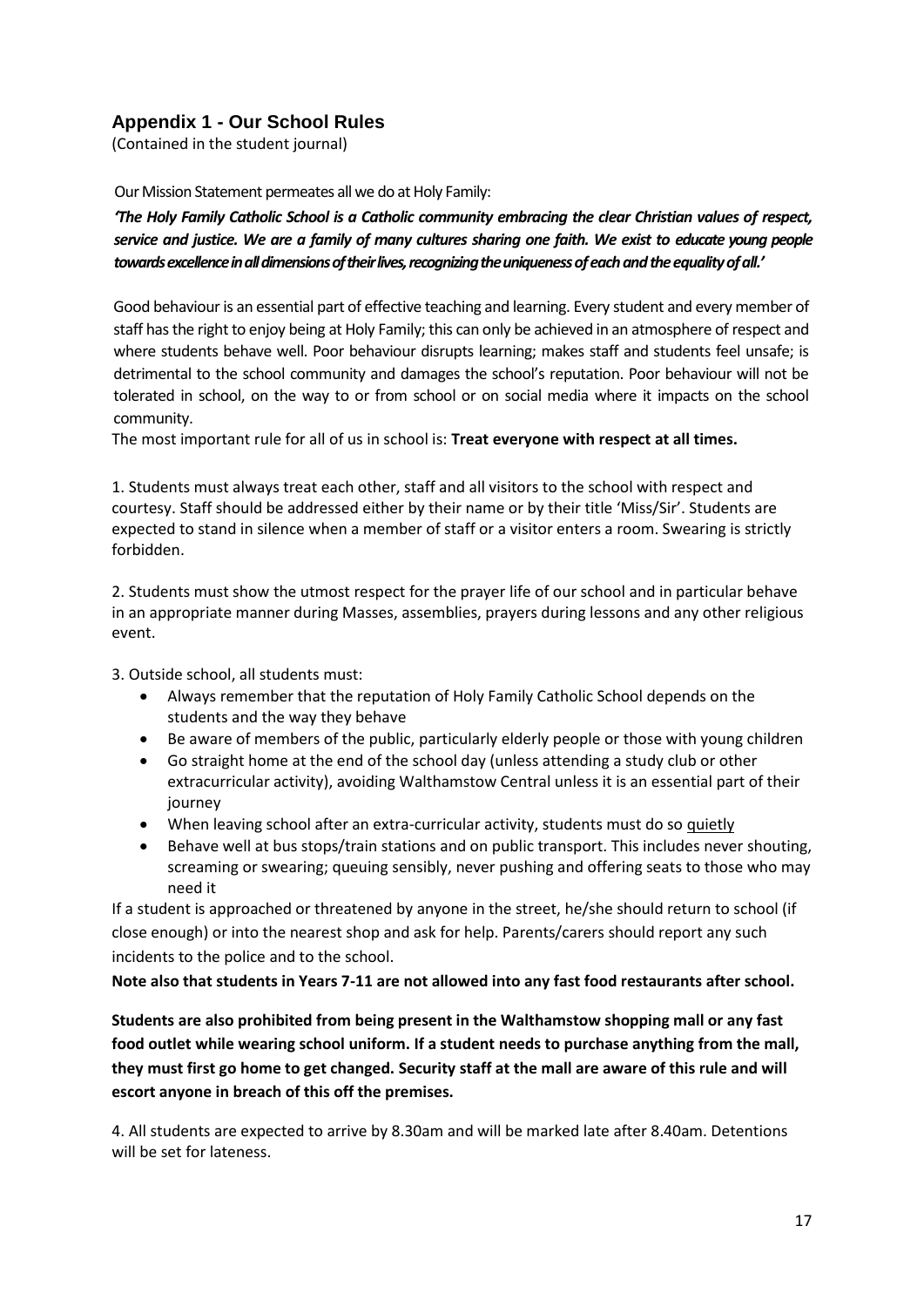5. 100% attendance is expected from *all* students. Only in exceptional circumstances will permission be given for a student to miss school during term time.

6. Full school uniform must be worn by all students, to, from and in school. Students may request permission to remove their blazer or jumper in lessons in warm weather. Students wearing inappropriate footwear (unless there is a certified medical condition) will be loaned appropriate shoes. Unnatural haircuts, unnatural hair colouring, nail varnish and make up are not permitted.

7. Everyone is entitled to their own 'personal space'. Students are not permitted to make physical contact with each other.

- Fighting in any form, including 'play fighting' is strictly prohibited
- Any form of sexual touching is also strictly forbidden

8. Threatening, frightening or hurting another student or member of staff by word, action or gesture is bullying and is strictly forbidden and will always be dealt with very seriously. Bullying includes:

- The harassment of someone (or causing injury to them) in relation to their race, religion, culture, sexual orientation, gender, special educational needs or disabilities. This includes bullying of an unnamed person or group of people and anyone who is part of the LGBT community
- Cyber-bullying via any form of communication technology either inside or outside school
- The taking of or deliberate damage to someone's property
- Demanding money

#### . **Any incident of bullying should always be reported to a member of staff either by the victim or by a witness or witnesses to the incident.**

9. Students must follow all reasonable instructions from staff without question. If a student has a query about an instruction or feels that it is unfair, they should speak to the member of staff concerned privately and in a polite manner.

10. During fire drills and on other occasions where they are required to line up, students do so in silence and in register order.

11. Students should keep the school clean and tidy, so that it is a welcoming place we can all be proud of. This means putting litter in bins, keeping walls and furniture clean and unmarked and taking great care of the displays, particularly of other people's work.

12. For lessons, all students must:

- Arrive on time
- Stand behind their desks until asked to be seated.
- Adhere to the teacher's seating plan, including when the regular teacher is absent
- Bring all the equipment required for that lesson, including homework assignments that are due to be handed in
- Follow instructions, without question
- Listen attentively to the teacher and when other students are contributing
- Discuss ideas quietly when asked to work with others
- Work in silence when asked to do so
- Remain 'on task' throughout the lesson
- Work to the very best of their ability, only handing in work which has been completed to the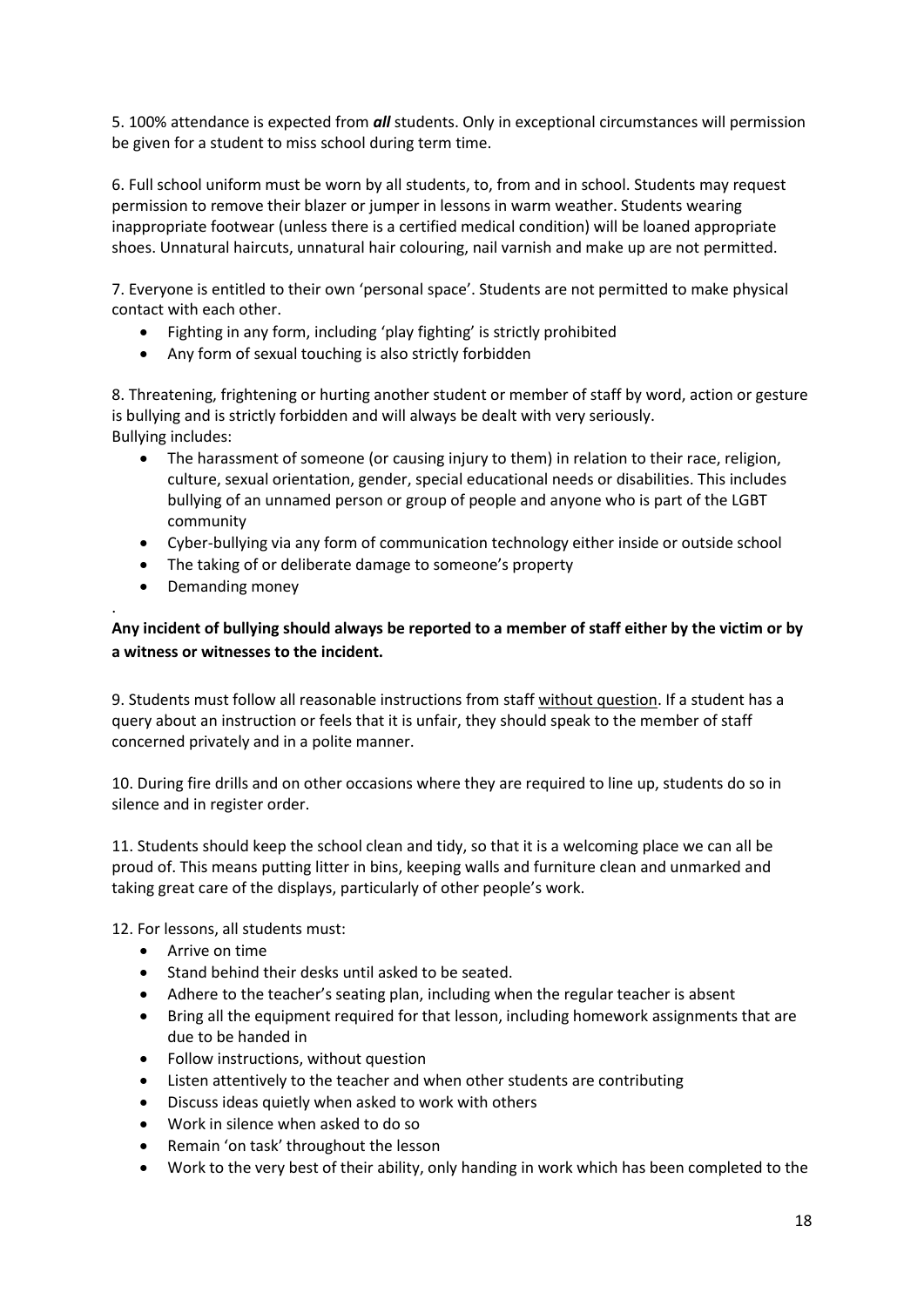highest possible standards

- Present their work well; use a pencil and a ruler where appropriate; underline titles; follow the green pen policy, etc
- Look after their exercise books and keep them free from graffiti
- Help other students when appropriate
- Leave the classroom tidy
- **Never** disrupt the learning of others

13. All students are expected to have their student journal with them every day. Students must make sure that their parent/carer and form tutor sign it each week.

14. Homework is a very important part of learning. At the start of the academic year, students will be issued with a homework timetable. Students will be set homework each night, usually in two subjects. Each task should take up to 40 minutes to complete. All homework assignments will be recorded on 'Google Classroom'. Students must also record details of homework in their journal. All students must:

- Record all homework in the student journal, including the submission date
- Use the student journal to help plan work over the week
- Complete all set tasks punctually and to the highest possible standards
- Do some form of study even if formal homework has not been set

15. When moving around the building, all students must:

- Move briskly to lessons, never running or barging others
- Walk on the left
- Follow any 'one way' routes
- Be ready to help others by opening doors, standing back to let people pass, and helping to carry things
- Move around quietly, never shouting or screaming
- Wait quietly in a line outside the classroom when waiting for a member of staff to arrive

16. During lunchtime and break time, all students must:

- Follow the instructions of staff on duty
- When queuing for food, line up sensibly, quietly, in single file and never queue jump
- Eat snacks or lunch (including packed lunch) in the dining area only. Food and drinks are not to be consumed in the playground or any other area of the school
- Return their plates, trays, cutlery and cups to the designated area in the dining room. Plates must be scraped and stacked neatly
- Dispose all litter in bins
- Not be in areas of the school that are deemed to be out of bounds during break or lunchtime
- Only play ball games in designated areas of the playground
- Adhere to the same rules of respect for others as outlined earlier, in terms of personal space
- Never shout, scream or swear
- Not gather in large groups
- Not run into or around the building

17. All students must behave in an exemplary fashion when representing the school on educational visits and enrichment activities.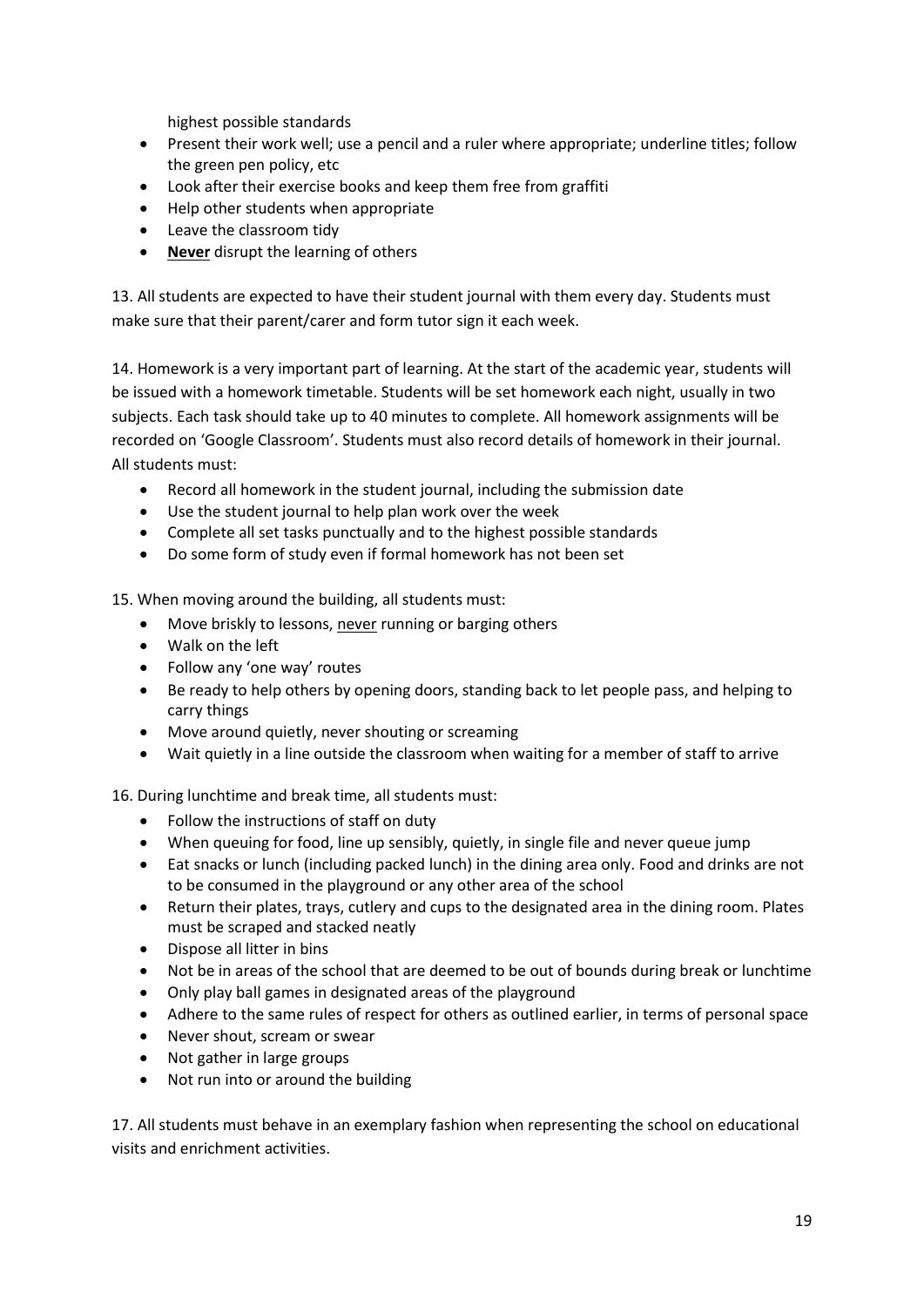18. All students must make sure that their correspondence with others on social media is polite. Inflammatory language should never be used. The posting of indecent images is a criminal offence. If this type of behaviour comes to the attention of the school, serious consequences will result. (See e-Safety Policy)

19. Students must not bring in sweets, drinks or any other items to sell to other students for profit. This practice is strictly forbidden.

20. Gambling in school is strictly forbidden. This includes games such as 'penny up the wall'.

21. Chewing gum is forbidden in school.

22. 'Fizzy' or sugary drinks and large packets of crisps or confectionary are very unhealthy and are not permitted.

22. Mobile phones are **not** permitted in school for reasons too numerous to list here. All students are permitted to use the office phone if they need to contact a parent/carer urgently. Electronic devices or other valuable items are not permitted in school.

23. The school operates a 'zero tolerance' policy towards the carrying of any type of offensive weapon, e.g. knives, laser pens and any other item that is deemed to be an offensive weapon by the Metropolitan Police.

24. The school operates a 'zero tolerance' policy towards both the possession and supply of illegal substances, both inside and outside of school.

25. Alcohol and tobacco products, including e-cigarettes, are forbidden in school.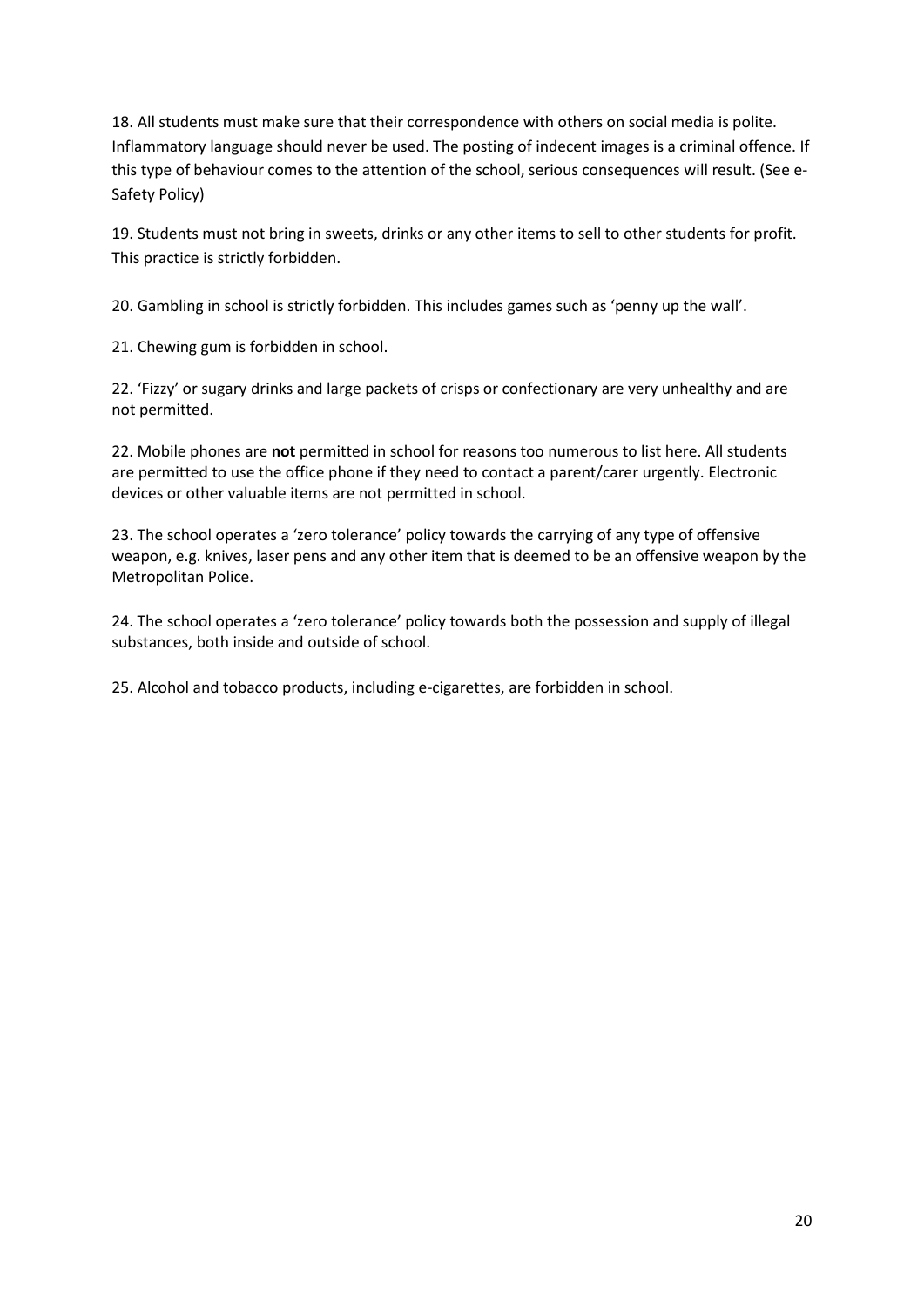## **Appendix 2 - Home-School Agreement**

(To be signed in the school journal)

# **PARENTS/CARERS**

I/We will:

- Support the Catholic ethos of the school, including encouraging my child to show kindness and consideration to others and to attend Mass regularly
- Always treat school staff with respect, never actively undermining staff or school policies
- Not make excuses or defend my child's poor behaviour
- Not allow my child to bring a mobile phone to school
- Make sure that my child's attendance is excellent and support the school's attendance policy, particularly with regard to not removing students from school during term time if they are not ill
- Make sure that my child arrives at school on time, properly equipped for lessons and dressed in correct school uniform (including correct shoes, PE kit etc)
- Let the school know about any concerns or problems that might affect my child's work or behaviour
- Support the school's policies and guidelines for behaviour, including outside of school
- Take responsibility for my child's behaviour, including supporting the school in applying sanctions when school rules have been broken
- Monitor my child's use of 'social media' (including making sure that they are not accessing it at all until they are at least 13 years old) and the internet in general
- Support my child with their homework and other opportunities for home learning
- Attend parents' evenings and other meetings about my child's progress
- Regularly check and sign my child's journal
- Encourage my child to love learning, to enjoy school and to take part in extracurricular activities
- Talk to my child about their experiences in school and encourage them to do their best, including checking their exercise books
- Attempt to support the school governors and the 'Friends' association by making contributions to the school fund and other fundraising initiatives.

### **THE SCHOOL WILL:**

- Demonstrate our faith and our school's foundation in the teachings of Jesus Christ, by what we teach, how we treat one another and how we worship in our school
- Provide a friendly welcome to your child and a secure, stimulating, Christian environment in which to learn, ensuring that your child feels valued and makes good progress in their spiritual, moral, emotional and academic development
- Do our utmost to provide the best possible education we can for your child, challenging them to strive for excellence in all they do
- Contact you if there is a problem with your child's behaviour, health, attendance, punctuality, equipment or uniform
- Let you know about any problems that may be affecting your child's work or behaviour
- Report on your child's academic progress
- Set, mark and monitor academic work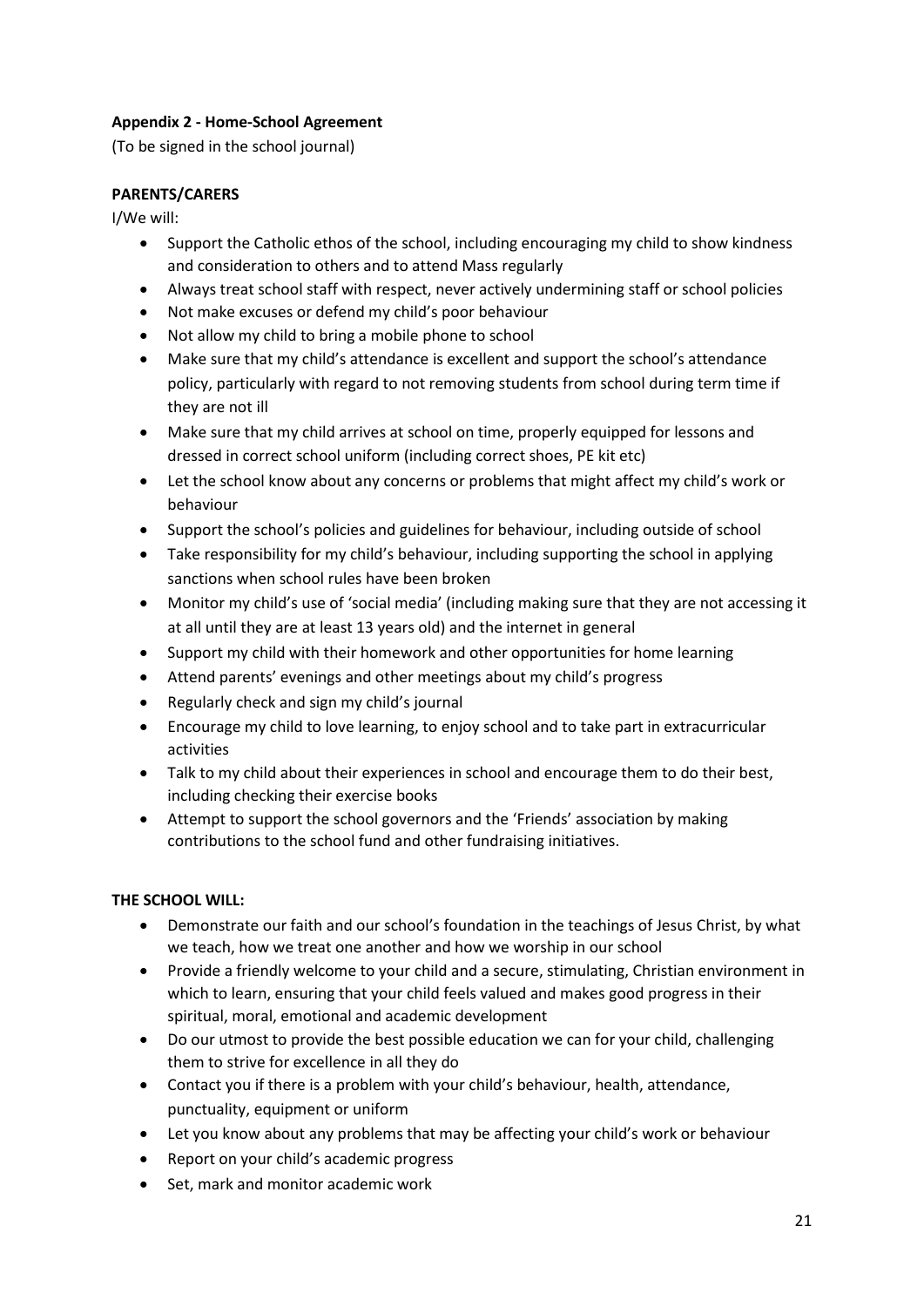- Arrange parents' evenings in which progress will be discussed
- Provide a range of extracurricular opportunities
- Support your child through a range of academic and other interventions
- Keep you informed about school activities through letters home, the student journal, notices about special events, 'Family Matters' and the school's website

#### **THE STUDENT**

I shall:

- Do my best to see the image of God in every person I meet, treating them as I want them to treat me
- Play an active role in the spiritual life of the school
- Not disrupt the learning of others
- Attend school every day, on time
- Be respectful, considerate, polite, helpful and always tell the truth
- Wear the school uniform proudly and be tidy in appearance
- Bring all the equipment I need every day, including the student journal and a reading book
- Be respectful of all school equipment and the built environment and help keep our school free from litter
- Do all my classwork and homework as well as I can
- Behave well, observing all school rules
- Not bring a mobile phone to school
- Take responsibility for my actions
- Participate in a variety of extracurricular activities
- Deliver notices and letters from home and school promptly and reliably
- Let someone at school know if I have any concerns about myself or others
- Be a good ambassador for the school whilst travelling to and from school and on educational visits
- Abide by the school rules on behaviour outside school

# **By sending your child to Holy Family Catholic School, you are agreeing to abide by the terms of this home-school agreement.**

| <b>Signed (student)</b> |  |
|-------------------------|--|
| Signed: (Headteacher)   |  |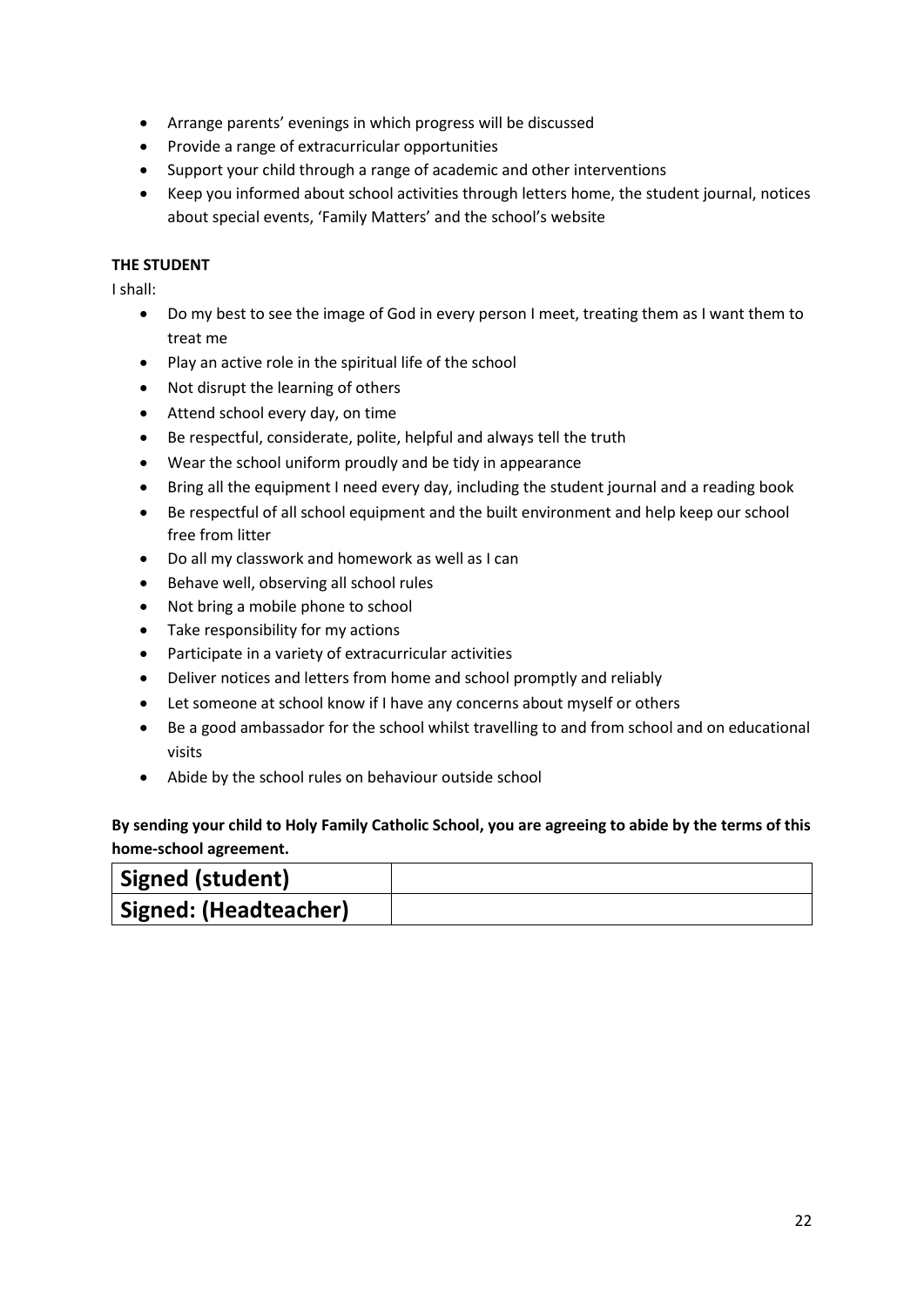# **Appendix 3 Anti-Bullying Statement (In school Journal)**

Threatening, frightening or hurting another student or member of staff by word, action or gesture is bullying and is strictly forbidden and will always be dealt with very seriously.

Bullying includes:

- The harassment of someone (or causing injury to them) in relation to their race, religion, culture, sexual orientation, gender, special educational needs or disabilities. This includes bullying of an unnamed person or group of people and anyone who is part of the LGBT community
- Cyber-bullying via any form of communication technology either inside or outside school
- The taking of or deliberate damage to someone's property
- Demanding money

## **What to do if you are bullied or you notice someone being bullied**

Tell a member of staff verbally or in writing (by note or email)

or

Use the SHARP referral system on the school's website

### **What will happen if you bully others?**

You will be subject to severe sanctions, up to and including permanent exclusion from the school and the involvement of the Police

and

You will be given support to manage your own behaviour

**Remember that we are all children of God and have the right to enjoy coming to school at Holy Family. If you are being bullied, you do not have to face it alone.** 

# **THE BULLY SHOULD BE VERY WORRIED ABOUT THE CONSEQUENCES OF BULLYING, NOT THE VICTIM.**